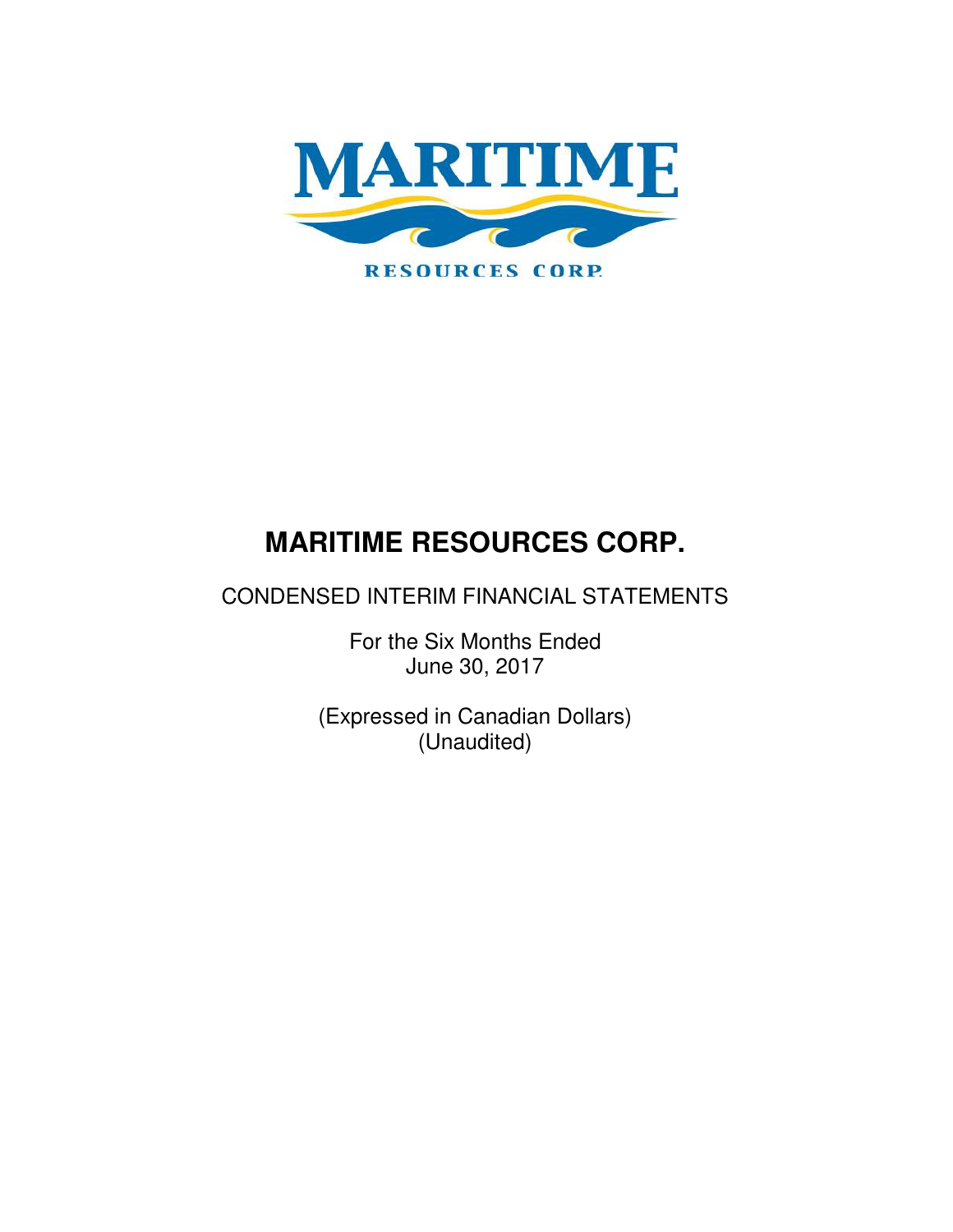

**Notice** 

## **Notice of No Auditor Review of the Condensed Interim Financial Statements**

The accompanying unaudited condensed interim financial statements of Maritime Resources Corp. ("the Company"), for the six months ended June 30, 2017 have been prepared by management and have not been the subject of a review by the Company's independent auditor.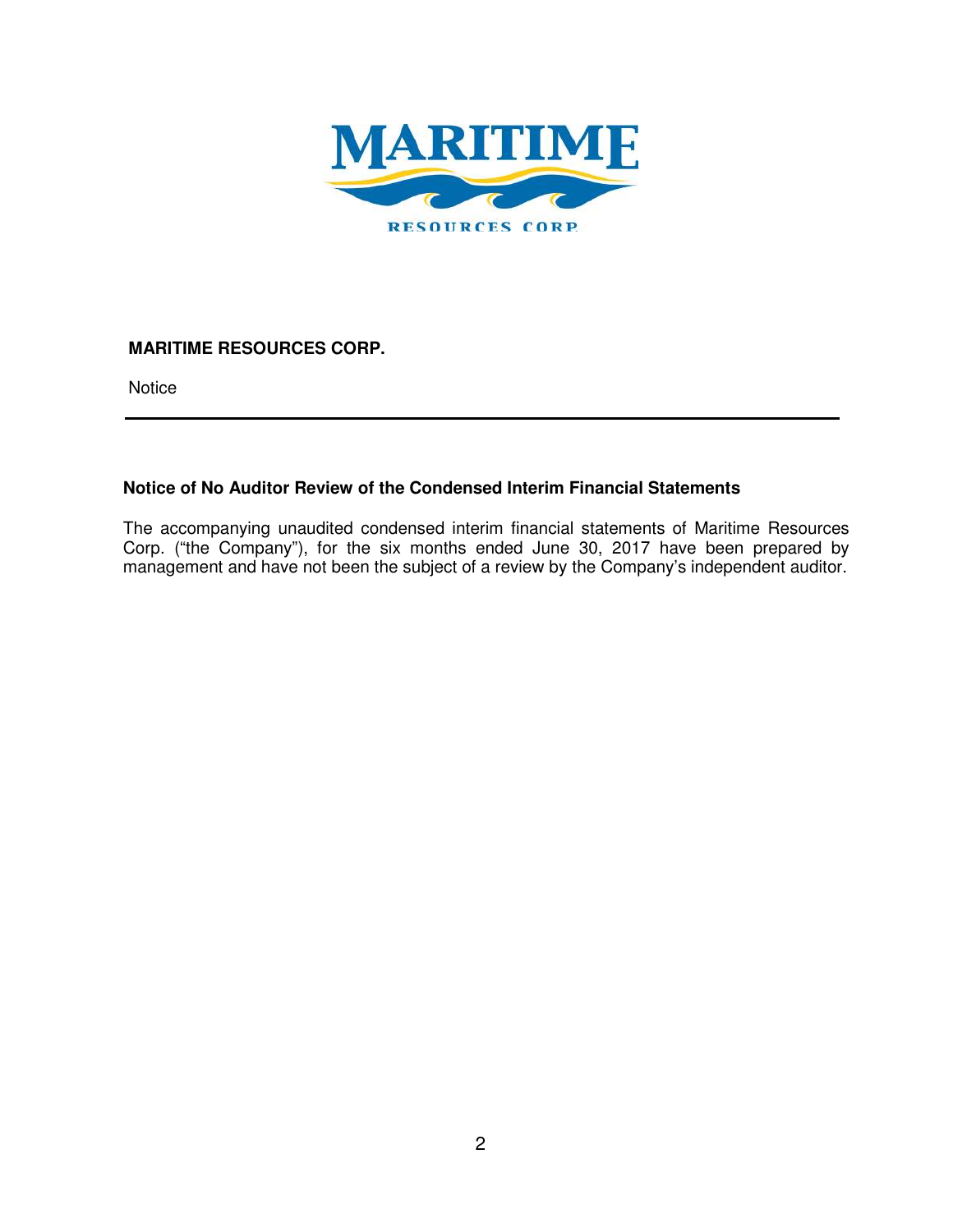#### **Index Page**

| Financial statements:                                           |   |
|-----------------------------------------------------------------|---|
| Condensed Interim Statements of Financial Position              | 4 |
| Condensed Interim Statements of Loss and Comprehensive Loss     | 5 |
| Condensed Interim Statements of Changes in Shareholders' Equity | 6 |
| Condensed Interim Statements of Cash Flows                      | 7 |
| Notes to the Condensed Interim Financial Statements             | 8 |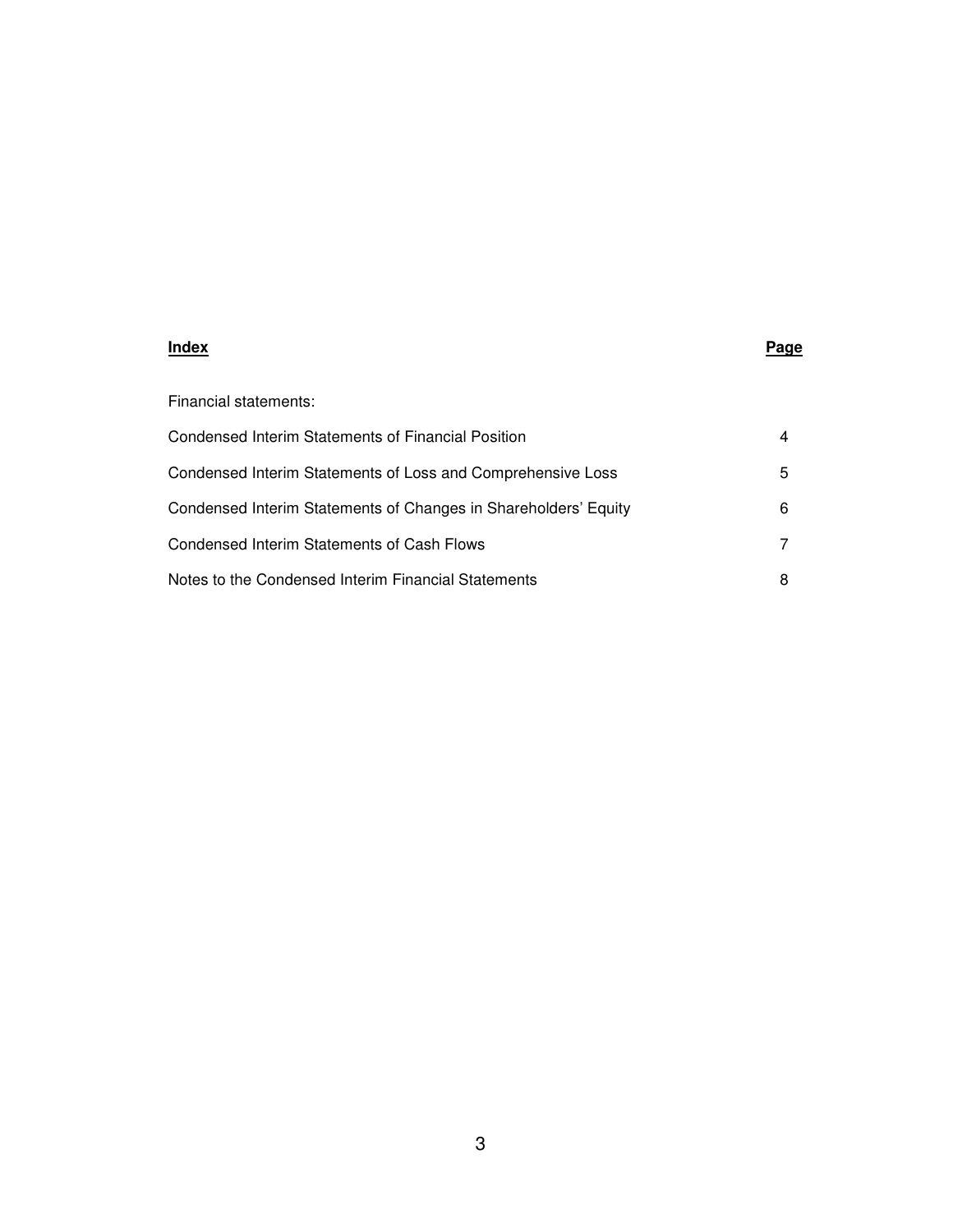## **Condensed Interim Statements of Financial Position**

(Expressed in Canadian Dollars)

(Unaudited- Prepared by Management)

|                                             | Note  | June 30, 2017 | December 31, 2016 |
|---------------------------------------------|-------|---------------|-------------------|
|                                             |       | $($ \$)       | $($ \$)           |
| <b>Assets</b>                               |       |               |                   |
| <b>Current assets</b>                       |       |               |                   |
| Cash                                        | 6     | 137,101       | 580,510           |
| Receivables                                 |       | 24,962        | 58,877            |
| Prepaid expenses                            |       | 9,928         | 13,807            |
|                                             |       | 171,991       | 653,194           |
| Exploration and evaluation assets           | 7, 13 | 5,972,425     | 5,826,365         |
|                                             |       | 6,144,416     | 6,479,559         |
| <b>Liabilities and Shareholders' Equity</b> |       |               |                   |
| <b>Current liabilities</b>                  |       |               |                   |
| Accounts payable and accrued liabilities    | 8, 13 | 223,857       | 408,143           |
| Loans                                       | 9, 13 | 475,441       | 100,000           |
|                                             |       | 699,298       | 508,143           |
| <b>Shareholders' Equity</b>                 |       |               |                   |
| <b>Capital Stock</b>                        | 11    | 8,814,479     | 8,753,812         |
| Treasury shares                             | 11    | (245,000)     | (245,000)         |
| Warrants                                    | 12    | 347,513       | 242,126           |
| Share-based payments reserve                | 11    | 670,264       | 672,427           |
| Royalty reserve                             | 11    | 210,700       | 210,700           |
| Deficit                                     |       | (4, 352, 838) | (3,662,649)       |
|                                             |       | 5,445,118     | 5,971,416         |
|                                             |       | 6,144,416     | 6,479,559         |

See accompanying notes to the financial statements. Nature of operations and going concern (Note 1)

"Douglas Fulcher" …………………………………………………… Director Douglas Fulcher "Allan Williams" …………………………………………………… Director Allan Williams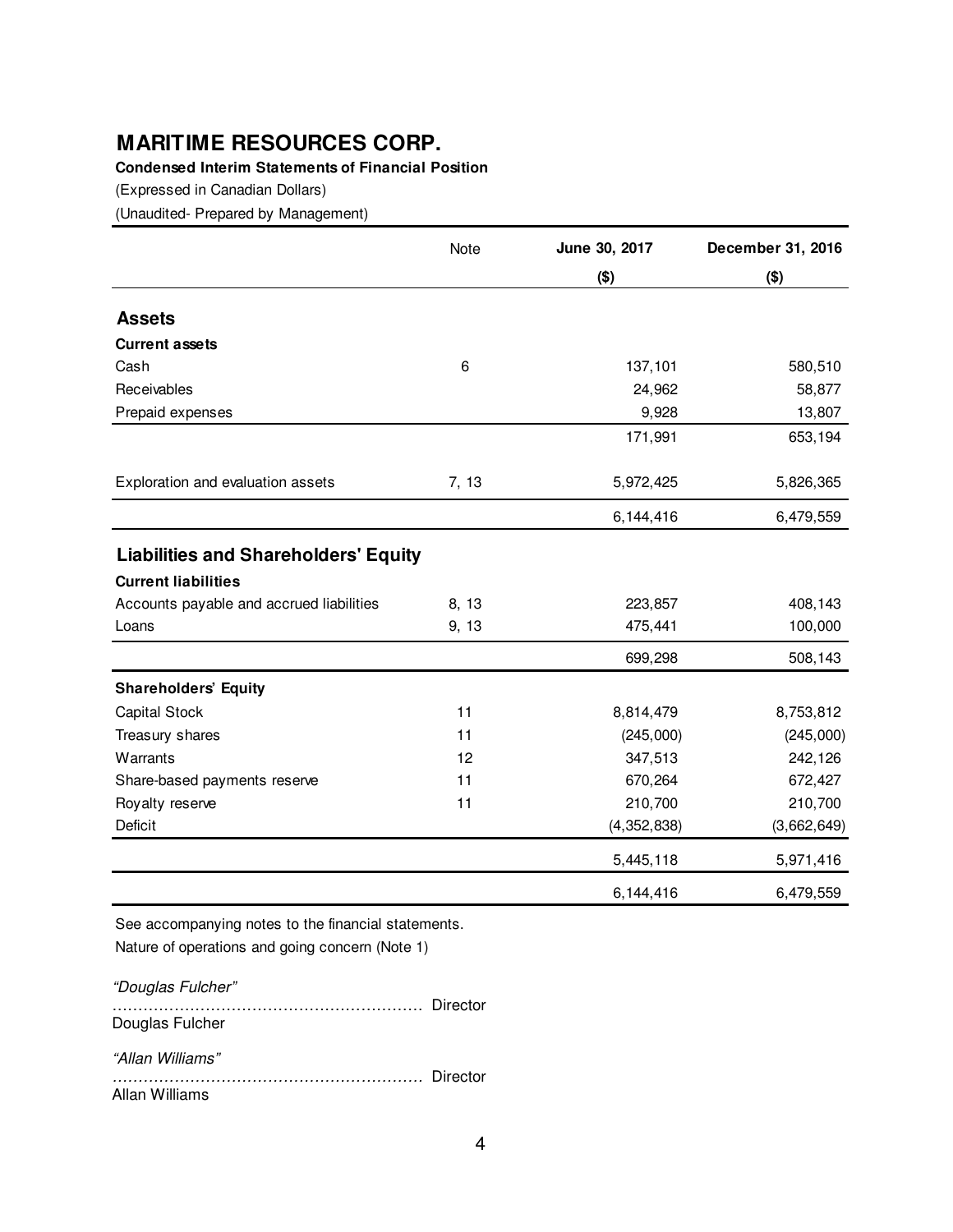#### **Condensed Interim Statements of Loss and Comprehensive Loss**

(Expressed in Canadian Dollars)

(Unaudited -- Prepared by Management)

|                                                      |       |   | For the Three Months Ended<br>June 30 |   | For the Six Months Ended<br>June 30 |   |            |   |            |
|------------------------------------------------------|-------|---|---------------------------------------|---|-------------------------------------|---|------------|---|------------|
|                                                      | Note  |   | 2017                                  |   | 2016                                |   | 2017       |   | 2016       |
|                                                      |       |   | $($ \$)                               |   | $($ \$)                             |   | $($ \$)    |   | $($ \$)    |
| <b>Expenses</b>                                      |       |   |                                       |   |                                     |   |            |   |            |
| Administration                                       | 13    |   | 67,671                                |   | 85,373                              |   | 153,596    |   | 125,243    |
| Consulting                                           | 13    |   | 142,000                               |   | 46,400                              |   | 245,000    |   | 76,800     |
| Directors' fees                                      | 13    |   |                                       |   | 22,500                              |   | 13,500     |   | 45,000     |
| Financing expense and interest on loans payable      | 9     |   | 37,221                                |   | 8,392                               |   | 39,686     |   | 17,242     |
| Investor relations and promotion                     |       |   | 72,263                                |   | 87,334                              |   | 202,150    |   | 114,597    |
| Professional fees                                    |       |   | 31,440                                |   | 23,500                              |   | 39,903     |   | 18,382     |
| Share-based payments                                 | 11,13 |   | 25,721                                |   | 1,264                               |   | 28,615     |   | 2,476      |
|                                                      |       |   | (376, 316)                            |   | (274, 763)                          |   | (722, 450) |   | (399, 740) |
| Interest income                                      |       |   |                                       |   |                                     |   | 1,398      |   |            |
| Expense recoveries                                   |       |   | (656)                                 |   |                                     |   | 85         |   |            |
| Loss and Comprehensive Loss for the Period           |       |   | (375, 660)                            |   | (274, 763)                          |   | (720, 967) |   | (399, 740) |
| Loss Per Share - basic and diluted                   |       |   | (0.01)                                |   | (0.01)                              |   | (0.01)     |   | (0.01)     |
| Weighted Average Number of Common Shares Outstanding |       | # | 58,112,579                            | # | 41, 163, 729                        | # | 57,931,037 | # | 40,885,542 |

See accompanying notes to the financial statements.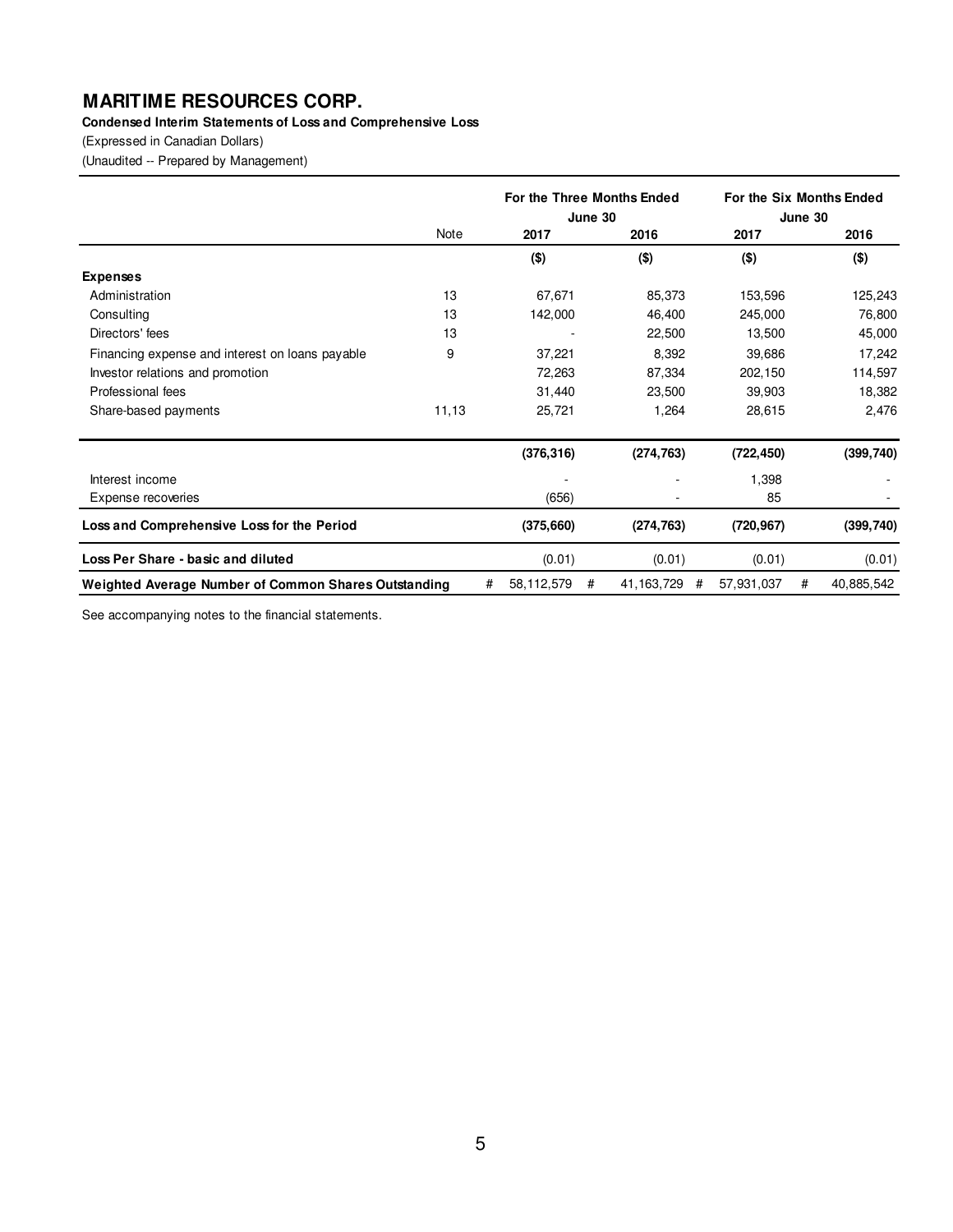**Condensed Interim Statements of Changes in Shareholders' Equity**

(Expressed in Canadian Dollars)

(Unaudited-- Prepared by Management)

|                                                    |      |                      |                          |                            |                          |                | Share-based     |                          |                | Total                |
|----------------------------------------------------|------|----------------------|--------------------------|----------------------------|--------------------------|----------------|-----------------|--------------------------|----------------|----------------------|
|                                                    |      | <b>Capital Stock</b> |                          | <b>Shares Allotted but</b> | <b>Treasury Shares</b>   |                | <b>Payments</b> |                          |                | <b>Shareholders'</b> |
|                                                    | Note | <b>Shares</b>        | Amount                   | not Issued                 |                          | Warrants       | Reserve         | <b>Royalty Reserve</b>   | <b>Deficit</b> | Equity               |
|                                                    |      | (# )                 | $($ \$)                  |                            | (3)                      | $($ \$)        | $($ \$)         | $($ \$)                  | $($ \$)        | $($ \$)              |
| Balance, December 31, 2015                         |      | 35,867,795           | 6,088,885                | $\blacksquare$             | $\blacksquare$           | $\blacksquare$ | 462,734         | $\blacksquare$           | (2,341,295)    | 4,210,324            |
| Loss for the period                                |      |                      | $\sim$                   |                            |                          |                |                 |                          | (399, 740)     | (399, 740)           |
| Shares and warrants issued upon private placements |      | 6,570,000            | 985,500                  |                            |                          |                |                 |                          |                | 985,500              |
| Share issuance cost                                |      |                      | (136, 417)               |                            |                          | 64,360         |                 |                          |                | (72, 057)            |
| Finders' Warrants                                  |      |                      | (65,000)                 |                            |                          | 65,000         |                 |                          |                |                      |
| Royalty reserve                                    |      |                      | (65, 700)                |                            |                          |                |                 | 65,700                   |                |                      |
| Received for shares allotted but not issued        |      |                      | ٠                        | 60,025                     |                          |                |                 |                          |                | 60,025               |
| Share-based payments                               |      |                      | $\overline{\phantom{a}}$ |                            | $\sim$                   |                | 2,476           | $\sim$                   |                | 2,476                |
| Balance, June 30, 2016                             |      | 42,437,795           | 6,807,268                | 60.025                     | $\blacksquare$           | 129,360        | 465,210         | 65,700                   | (2,741,035)    | 4,786,528            |
| Loss for the period                                |      |                      | $\mathbf{r}$             |                            |                          |                |                 |                          | (987, 894)     | (987, 894)           |
| Shares and warrants issued upon private placements | 11   | 16,500,000           | 2,244,300                |                            |                          |                |                 |                          |                | 2,244,300            |
| Share issuance cost                                |      |                      | (186, 330)               |                            |                          | (64, 360)      |                 |                          |                | (250, 690)           |
| Finders' Warrants                                  |      |                      | (177, 126)               |                            |                          | 177,126        |                 |                          |                |                      |
| Royalty reserve                                    |      |                      | 65,700                   | (60, 025)                  | ٠                        |                |                 | 145,000                  |                | 150,675              |
| Treasury shares                                    | 11   | (1,500,000)          |                          |                            | (245,000)                |                | ٠               |                          |                | (245,000)            |
| Share-based payments                               |      |                      |                          |                            |                          |                | 273,497         |                          |                | 273,497              |
| Transfer of share-based payments expired           |      |                      | $\overline{\phantom{a}}$ |                            | ٠                        | $\sim$         | (66, 280)       | $\sim$                   | 66,280         | $\sim$               |
| Balance, December 31, 2016                         |      | 57,437,795           | 8,753,812                | $\blacksquare$             | (245,000)                | 242,126        | 672,427         | 210,700                  | (3,662,649)    | 5,971,416            |
| Loss for the period                                |      |                      |                          |                            |                          |                |                 |                          | (720, 967)     | (720, 967)           |
| Non-cash transactions:                             |      |                      |                          |                            |                          |                |                 |                          |                |                      |
| Shares issued for property                         | 11   | 100,000              | 14,000                   |                            |                          |                |                 |                          |                | 14,000               |
| Shares issued to lender                            | 12   | 333,333              | 46,667                   |                            |                          |                |                 |                          |                | 46,667               |
| Warrants issued to lender                          |      |                      |                          |                            |                          | 105,387        | $\blacksquare$  |                          |                | 105,387              |
| Share-based payments                               |      |                      |                          |                            |                          |                | 28,615          |                          |                | 28,615               |
| Transfer of share-based payments expired           |      |                      | $\overline{\phantom{a}}$ |                            | $\overline{\phantom{a}}$ | $\sim$         | (30, 778)       | $\overline{\phantom{a}}$ | 30,778         | $\sim$               |
| Balance, June 30, 2017                             |      | 57,871,128           | 8,814,479                |                            | (245,000)                | 347,513        | 670,264         | 210,700                  | (4, 352, 838)  | 5,445,118            |

See accompanying notes to the financial statements.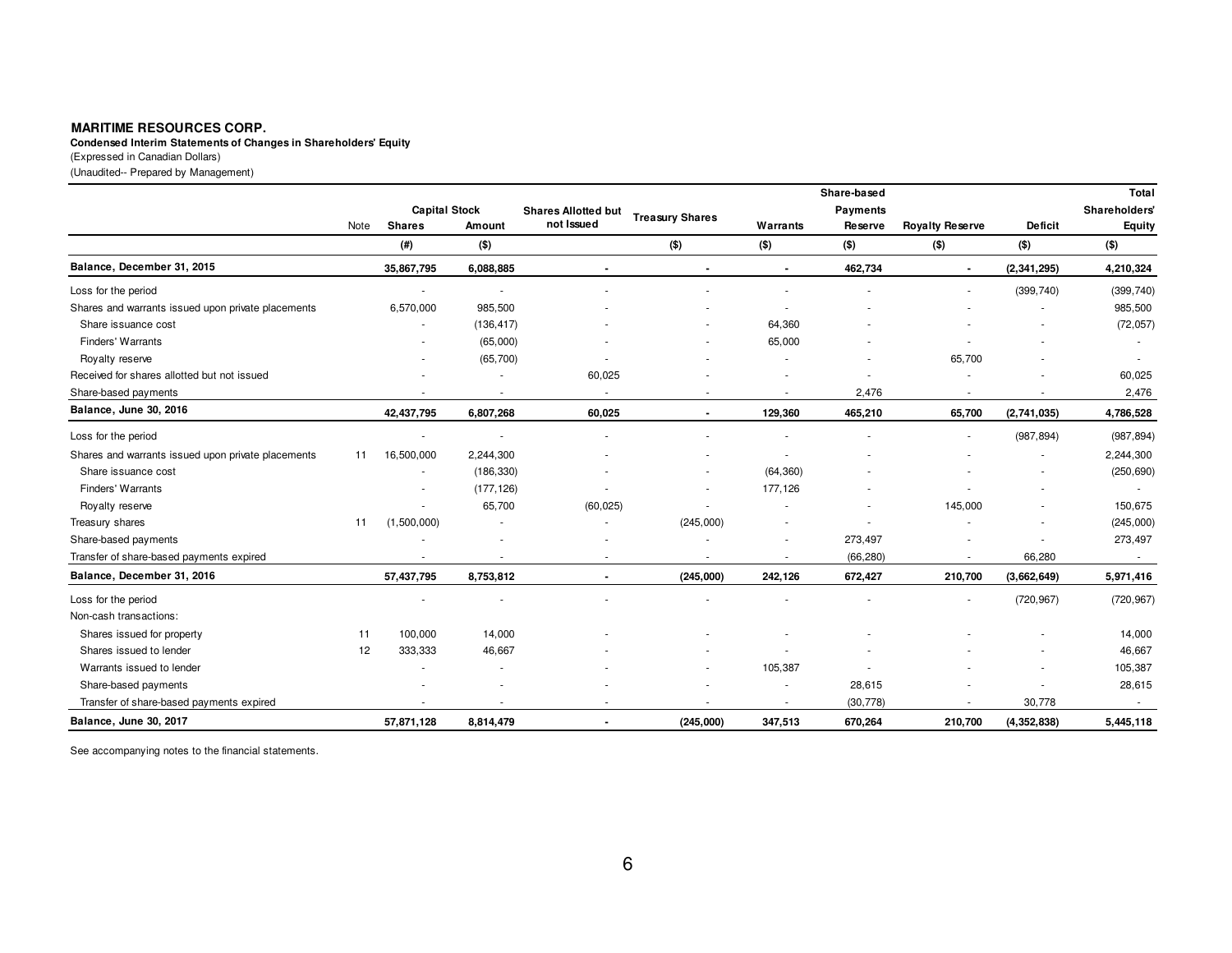**Condensed Interim Statements of Cash Flows**

**For the Six Months Ended June 30**

(Expressed in Canadian Dollars)

(Unaudited-- Prepared by Management)

|                                                                            | 2017       | 2016       |
|----------------------------------------------------------------------------|------------|------------|
|                                                                            | $($ \$)    | $($ \$)    |
| <b>Operating Activities</b>                                                |            |            |
| Loss for the period                                                        | (720, 967) | (124, 977) |
| Items not involving cash:                                                  |            |            |
| Share-based payments                                                       | 28,615     | 1,212      |
| Financing expense and interest accrued on loan payable                     | 39,686     | 8,851      |
|                                                                            | (652, 666) | (114, 914) |
| Changes in non-cash working capital:                                       |            |            |
| Receivables                                                                | 33,915     | 393        |
| Prepaid expenses                                                           | 3,879      |            |
| Accounts payable and accrued liabilities                                   | (182, 479) | 9,208      |
|                                                                            | (144, 685) | 9,601      |
| <b>Cash Used in Operating Activities</b>                                   | (797, 350) | (105, 313) |
| <b>Investing Activities</b>                                                |            |            |
| Exploration and evaluation expenditures                                    | (146,060)  | (67, 240)  |
| Cash Used in Investing Activities                                          | (146,060)  | (67, 240)  |
| <b>Financing Activities</b>                                                |            |            |
| Loan proceeds                                                              | 500,000    |            |
| Securities issued for cash                                                 |            | 195,000    |
| Share issuance costs                                                       |            | (14, 625)  |
| <b>Cash Provided by Financing Activities</b>                               | 500,000    | 180,375    |
| Change in cash for the Period                                              | (443, 409) | 7.822      |
| Cash, Beginning of Period                                                  | 580,510    | 2,119      |
| Cash, End of Period                                                        | 137,101    | 9,941      |
| Supplemental disclosure of non-cash financial and investing activities:    |            |            |
| Fair value of warrants issued to lender                                    | 105,387    |            |
| Fair value of common shares issued to lender                               | 46,667     |            |
| Fair value of broker warrants                                              |            | 10,166     |
| Exploration and evaluation assets included in accounts payable and accrued |            |            |
| liabilities                                                                | 10,884     | 22,365     |

See accompanying notes to the financial statements.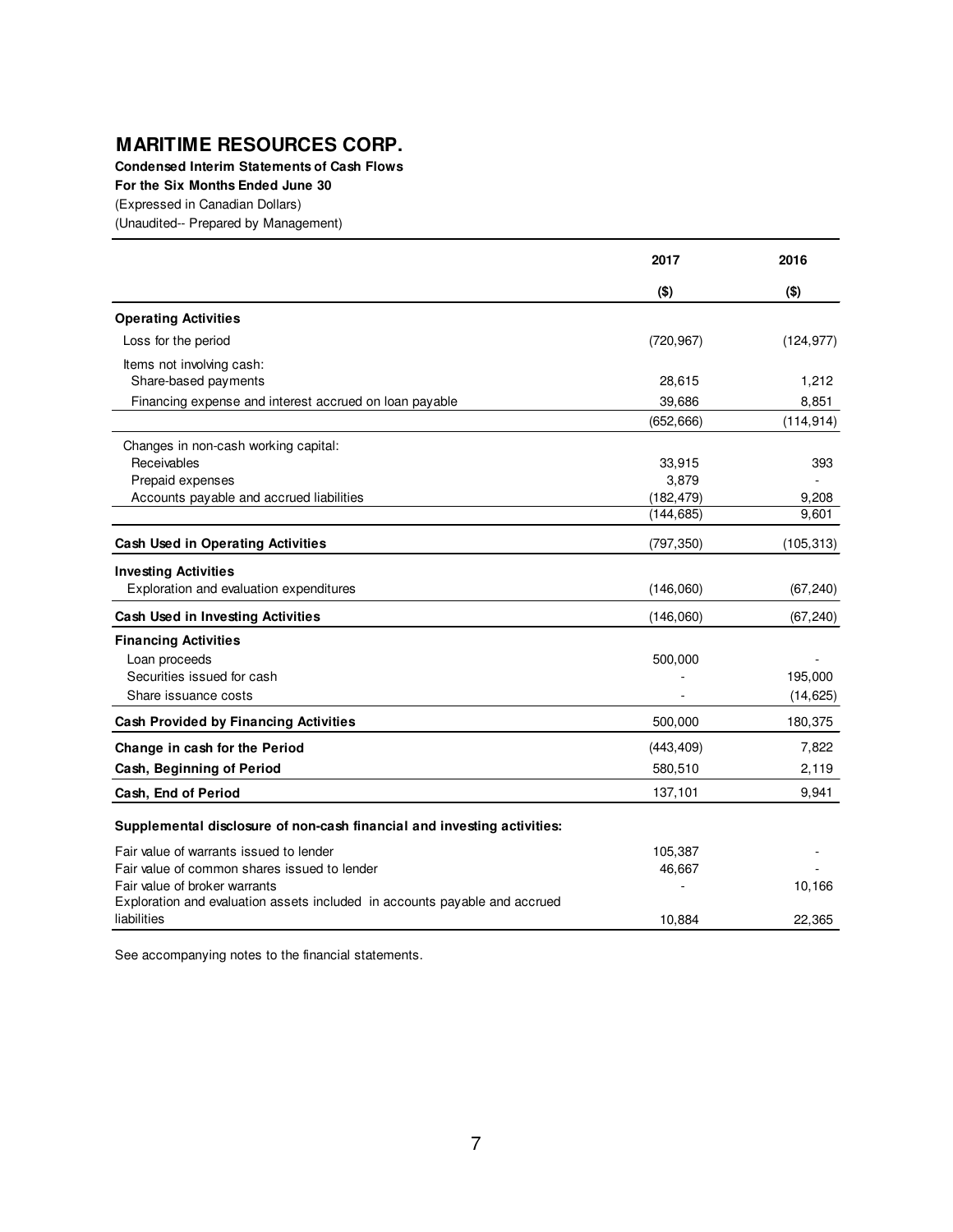Notes to the Condensed Interim Financial Statements For the Six Months Ended June 30, 2017 (Expressed in Canadian Dollars) (Unaudited – Prepared by Management)

#### **1. NATURE OF OPERATIONS AND GOING CONCERN**

Maritime Resources Corp. (the "Company" or "Maritime") was incorporated under the Business Corporations Act (British Columbia) on May 14, 2007. The principal activities of the Company are the exploration of resource properties in Green Bay, Newfoundland and Labrador, Canada. The Company is considered to be in the exploration stage.

The address of the Company's corporate office and principal place of business is Suite 615 – 800 West Pender Street, Vancouver, British Columbia, Canada, V6C 2V6.

These condensed interim financial statements of the Company have been prepared in accordance with International Financial Reporting Standards ("IFRS") on a going concern basis, which contemplates that the Company will be able to realize its assets and discharge its liabilities in the normal course of business. Accordingly, these condensed interim financial statements do not include any adjustments to the amounts and classification of assets and liabilities that might be necessary should the Company be unable to continue as a going concern.

The Company's continuing operations as intended are dependent upon its ability to identify, evaluate and negotiate the acquisition of, participation in or interest in new properties, assets or business opportunities, and raise additional funds by way of equity financings. Any acquisition may be subject to shareholder and regulatory approval and obtaining the necessary financing. Should the Company be unable to complete such a transaction, its ability to raise sufficient financing to maintain operations may be impaired. The available funds are insufficient to continue operations for the ensuing year. Although the Company has been successful at raising funds in the past through the issuance of share capital, it is uncertain whether it will be successful in doing so in the future. These material uncertainties may cast significant doubt on the Company's ability to continue as a going concern.

#### **2. STATEMENT OF COMPLIANCE AND BASIS OF PRESENTATION**

These condensed interim financial statements have been prepared in accordance with IAS 34, Interim Financial Reporting, as issued by the International Accounting Standards Board ("IASB")and interpretations issued by the International Financial Reporting Interpretations Committee ("IFRIC"). These condensed interim financial statements have been prepared on a historical basis, using the accrual basis of accounting except for cash flow information. They do not include all of the information required for full annual financial statements, and should be read in conjunction with the Company's audited financial statements as at and for the year ended December 31, 2016.Accordingly accounting policies applied are the same as those applied in the Company's annual audited financial statements which are filed on SEDAR at www.sedar.com.

These condensed interim financial statements were authorized for issue by the Board of Directors on August 22, 2017.

#### **3. SIGNIFICANT ACCOUNTING POLICIES**

The condensed interim financial statements have been prepared using the historical cost basis, except for financial instruments which are stated at fair value. Accounting policies applied are the same as those applied in the Company's annual audited financial statements.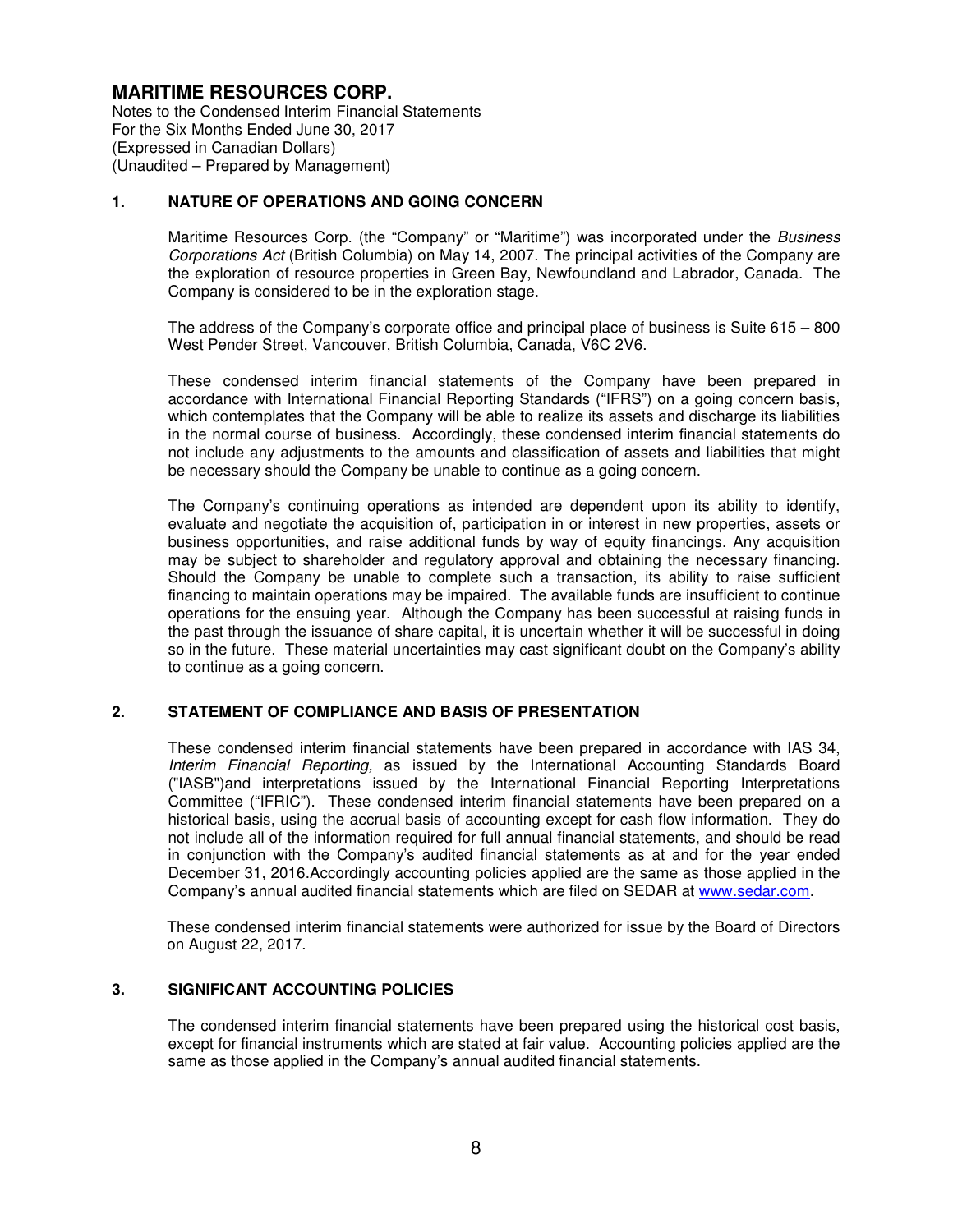Notes to the Condensed Interim Financial Statements For the Six Months Ended June 30, 2017 (Expressed in Canadian Dollars) (Unaudited – Prepared by Management)

#### (a) Use of estimates and judgment

The preparation of financial statements requires management to make judgments, estimates and assumptions that affect the application of policies and reported amounts of assets and liabilities, and revenue and expenses. The estimates and associated assumptions are based on historical experience and various other factors that are believed to be reasonable under the circumstances, the results of which form the basis of making the judgments about carrying values of assets and liabilities that are not readily apparent from other sources. Actual results may differ from these estimates.

The estimates and underlying assumptions are reviewed on an ongoing basis. Revisions to accounting estimates are recognized in the period in which the estimate is revised if the revision affects only that period or in the period of the revision and further periods if the review affects both current and future periods.

Critical judgments exercised in the application of accounting policies and estimates having the most significant effects on the amounts recognized in these condensed interim financial statements include:

#### Judgement:

Economic recoverability and profitability of future economic benefits of exploration and evaluation assets – Management has determined that exploration, evaluation and related costs incurred which were capitalized may have future economic benefits and may be economically recoverable. Management uses several criteria in its assessments of economic recoverability and probability of future economic benefits, including geological and other technical information, a history of conversion of mineral deposits with similar characteristics to its properties, evaluation of permitting and environmental issues and other such factors.

Royalty reserve - Royalty reserve includes proceeds received from royalty units, repayable from future production. As future production is not determinable, the royalty units have been classified as capital in nature.

#### Estimates:

Valuation of share-based payments, agent compensation and finders' warrants – The Company uses the Black-Scholes Pricing Model for valuation of share-based payments, agent compensation and finders' warrants, which requires the input of subjective assumptions including expected price volatility, interest rate, and forfeiture rate. Changes in the input assumptions can materially affect the fair value estimate and the Company's results and equity reserves.

Income taxes – In assessing the probability of realizing deferred tax assets, management makes estimates related to expectation of future taxable income, applicable tax opportunities, expected timing of reversals of existing temporary differences and the likelihood that tax position taken will be sustained upon examination by applicable tax authorities. In making its assessments, management gives additional weight to positive and negative evidence that can be objectively verified.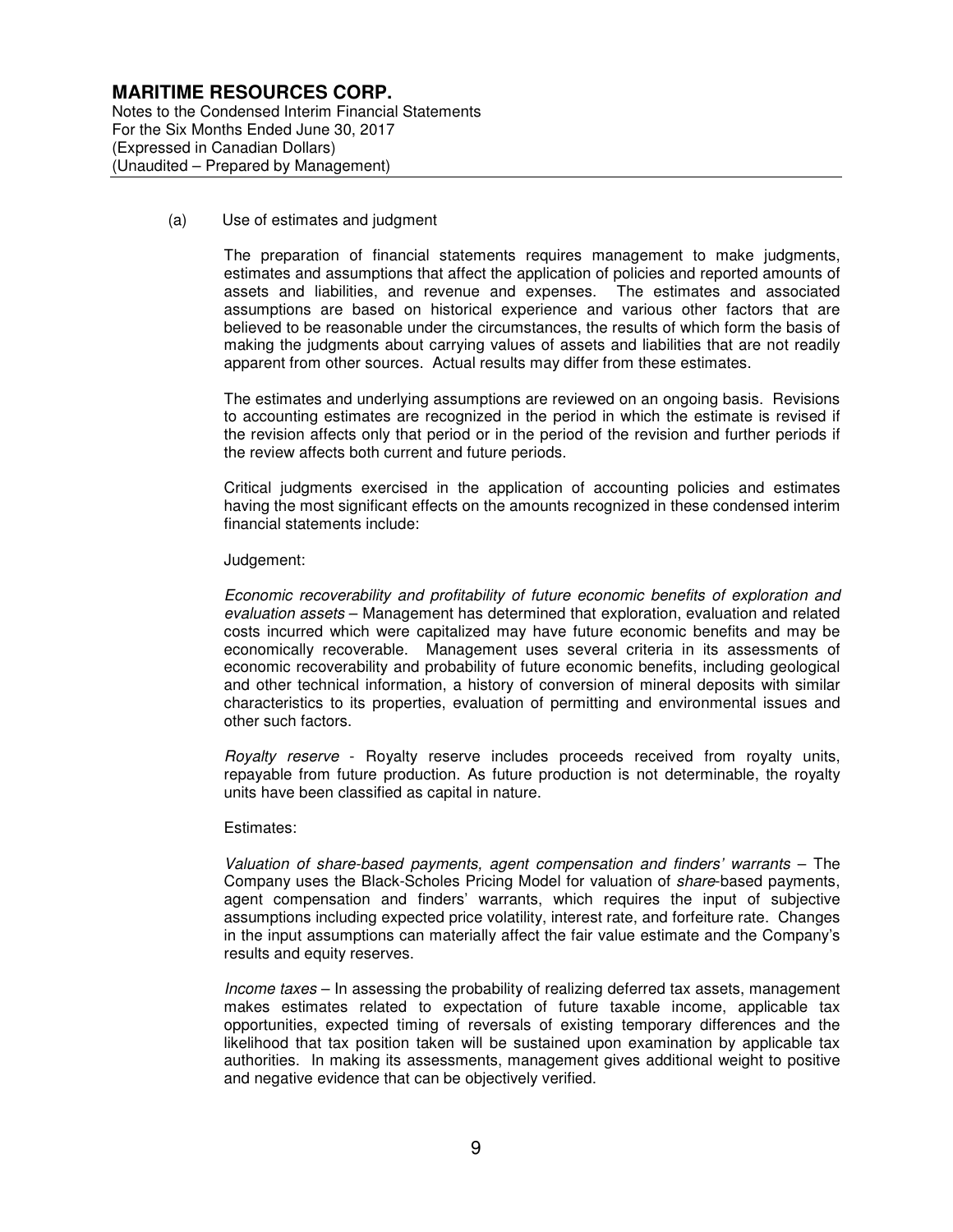Notes to the Condensed Interim Financial Statements For the Six Months Ended June 30, 2017 (Expressed in Canadian Dollars) (Unaudited – Prepared by Management)

> While management believes that these estimates are reasonable, actual results could differ from those estimates and could impact future results of operation and cash flows.

(b) Functional and presentation currency

The Company's functional and presentation currency is the Canadian dollar.

(c) Segmented information

The Company has one operating segment, mineral exploration and development, and operates in one geographical segment, being Canada.

(d) Exploration and evaluation assets ("E&E")

Once the legal right to explore a property has been obtained, costs directly related to E&E expenditures are recognized and capitalized, in addition to the acquisition costs, net of recoveries, on a property-by-property basis. These direct expenditures include such costs as materials used, surveying costs, drilling costs and payments made to contractors during the exploration phase. Costs not directly attributable to E&E activities, including general administrative overhead costs, are expensed in the period in which they occur.

From time to time the Company may acquire or dispose of a mineral property pursuant to the terms of an option agreement. As the options are exercisable entirely at the discretion of the optionee, the amounts payable or receivable are not recorded. Option payments and government assistance are recorded as property costs or recoveries when the payments are made or received.

If economically recoverable ore reserves are developed, capitalized costs of the related property will be reclassified as mining assets and will be amortized using the unit-ofproduction method. When a property is deemed to no longer have commercially viable prospects to the Company, E&E expenditures in respect of the project are deemed to be impaired. As a result those E&E costs, in excess of estimated recoveries, are written off to profit or loss.

The Company assesses E&E assets for impairment at each statement of financial position date or whenever facts and circumstances suggest that the carrying amount of an asset may exceed its recoverable amount. The recoverable amount is the higher of the asset's fair value less costs to sell and value in use. A cash-generating unit is the smallest identifiable group of E&E assets that generates cash inflows that are largely independent of the cash inflows from other assets or groups of assets.

Although the Company has taken steps to verify title to the properties in which it has an interest in accordance with industry standards for properties in the exploration stage, these procedures do not guarantee that title to the properties will not be challenged or impugned. Property title may be affected by undetected defects, be subject to unregistered prior agreements, transfers or land claims, or be non-compliant with regulatory requirements.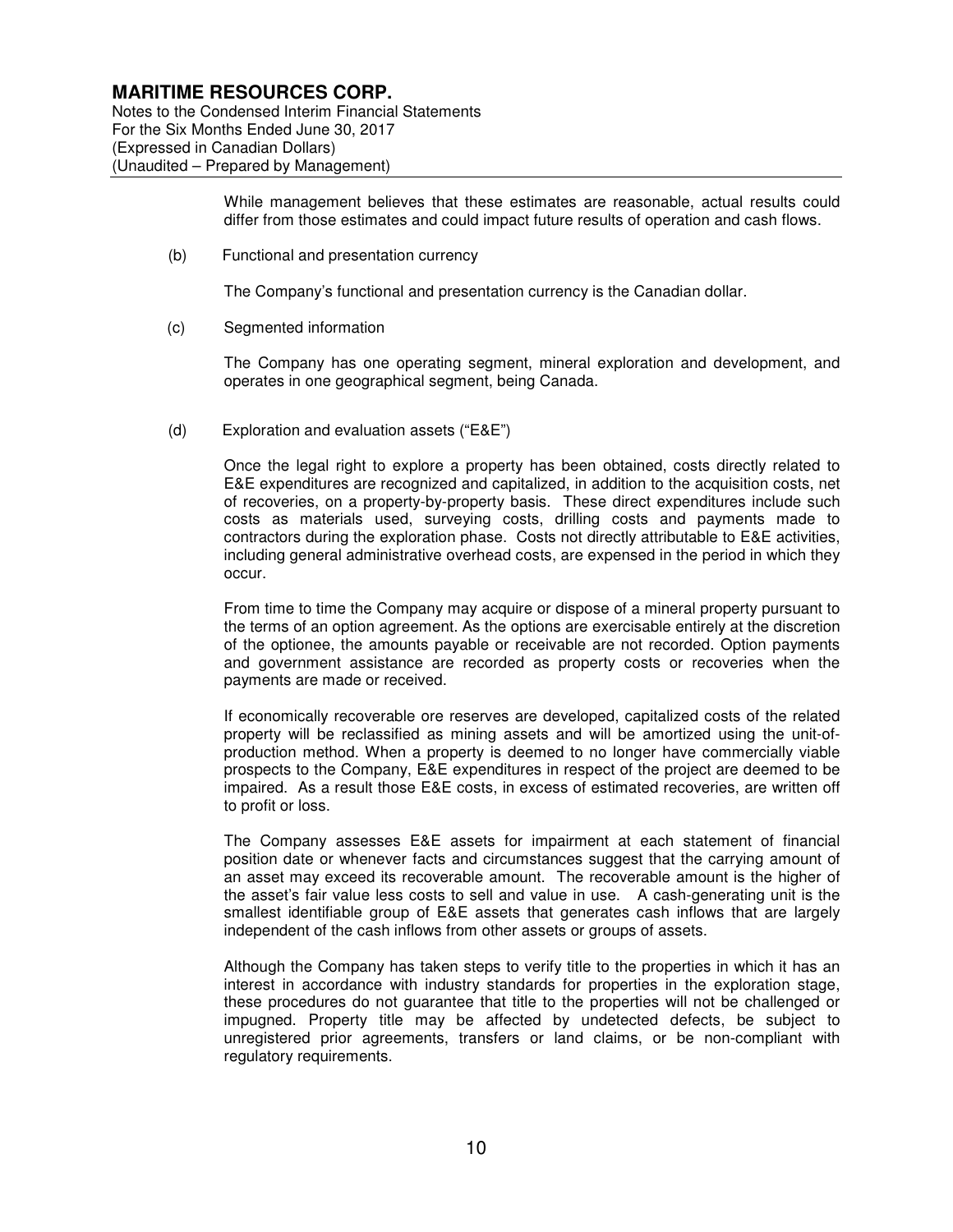Notes to the Condensed Interim Financial Statements For the Six Months Ended June 30, 2017 (Expressed in Canadian Dollars) (Unaudited – Prepared by Management)

(e) New accounting standards

The Company has adopted the following new standard, along with any consequential amendments, prior to or effective January 1, 2017. These changes were made in accordance with the applicable transitional provisions, and did not impact the Company's condensed interim financial statements.

- IAS 7, "Statement of Cash Flows": is effective for annual periods beginning on or after January 1, 2017,
- IAS 12, "Income Taxes" (amended standard): is effective for annual periods beginning on or after January 1, 2017.

Accounting Standards Issued but not yet in Effect

- IFRS 2, "Share-based payment" (amended standard) is effective for annual periods beginning on or after January 1, 2018.
- IFRS 9, "Financial Instruments: Classification and Measurement": is effective for annual periods beginning on or after January 1, 2018.
- IFRS 15, "Revenue from Contracts and Customers": the effective date of adoption has been deferred to January 1, 2018 (with earlier application permitted).
- IFRS 16, "Leases": is effective for annual periods beginning on or after January 1, 2019.

The Company is currently evaluating the impact of these new and amended standards on its financial statements. The impact is not expected to have a material impact on the statements of financial position or results of operations of the Company.

#### **4. FINANCIAL INSTRUMENTS**

The Company has classified its cash as FVTPL (using level 1 of the fair value hierarchy); receivables (excluding tax arrangements) as loans and receivables; and accounts payable and accrued liabilities and loans as other financial liabilities.

The carrying values of cash, receivables, accounts payable and loans approximate their fair values due to the short-term maturity of these financial instruments.

#### **5. FINANCIAL RISK MANAGEMENT**

(a) Credit risk

Credit risk is the risk that a counter party to a financial instrument will fail to discharge its contractual obligations. The Company is exposed to credit risk with respect to its cash and receivables. The maximum exposure to loss arising from accounts receivable is equal to their carrying amounts.

The Company manages credit risk with respect to its cash by maintaining demand deposits with a major Canadian financial institution; however, this exposes the Company's cash to concentration of credit risk as all amounts are held at a single institution.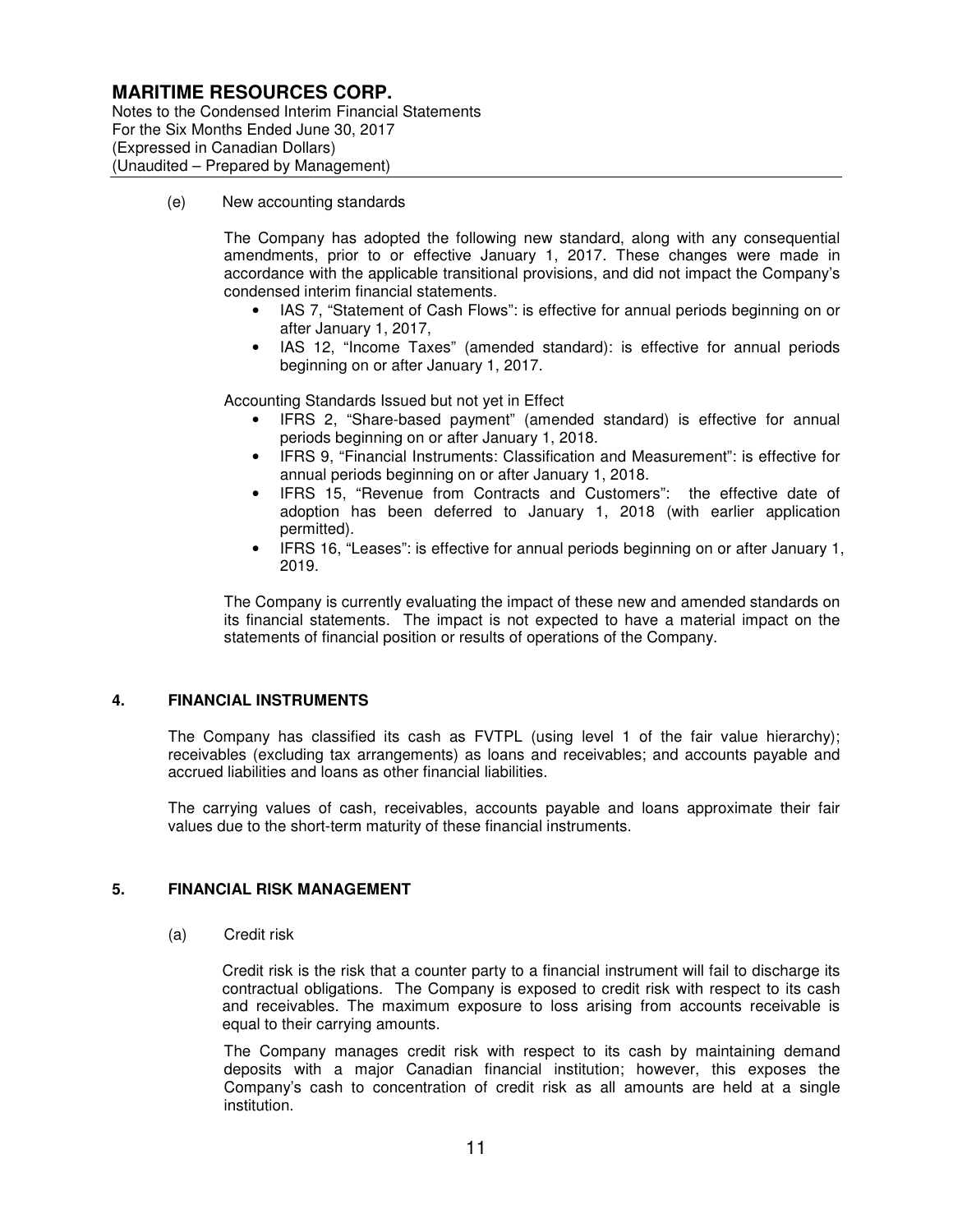Notes to the Condensed Interim Financial Statements For the Six Months Ended June 30, 2017 (Expressed in Canadian Dollars) (Unaudited – Prepared by Management)

(b) Liquidity risk

Liquidity risk is the risk that the Company will encounter difficulty in satisfying financial obligations as they become due. The Company manages its liquidity risk by forecasting cash flows from operations and anticipated investing and financing activities. The Company is exposed to liquidity risk.

(c) Market risk

Market risk is the risk that the fair value or future cash flows of a financial instrument will fluctuate due to changes in market prices. Market risk comprises three types of risk: interest rate risk, foreign currency risk and other price risk.

(i) Interest rate risk

Interest rate risk consists of two components:

- (a) To the extent that payments made or received on the Company's monetary assets and liabilities are affected by changes in the prevailing market interest rates, the Company is exposed to interest rate cash flow risk; and
- (b) To the extent that changes in prevailing market rates differ from the interest rate in the Company's monetary assets and liabilities, the Company is exposed to interest rate price risk.

The Company is not exposed to significant interest rate risk due to the short-term maturity of its monetary assets and liabilities.

(ii) Foreign currency risk

Foreign currency risk is the risk that the fair value or future cash flows of a financial instrument will fluctuate due to changes in foreign exchange rates. The Company is not exposed to foreign currency risk as its monetary assets and liabilities are denominated in Canadian dollars.

(iii) Other price risk

Other price risk is the risk that the fair value or future cash flows of a financial instrument will fluctuate due to changes in market prices, other than those arising from interest rate risk or foreign currency risk. The Company is not exposed to other price risk.

There were no changes in the Company's approach to managing the above risks.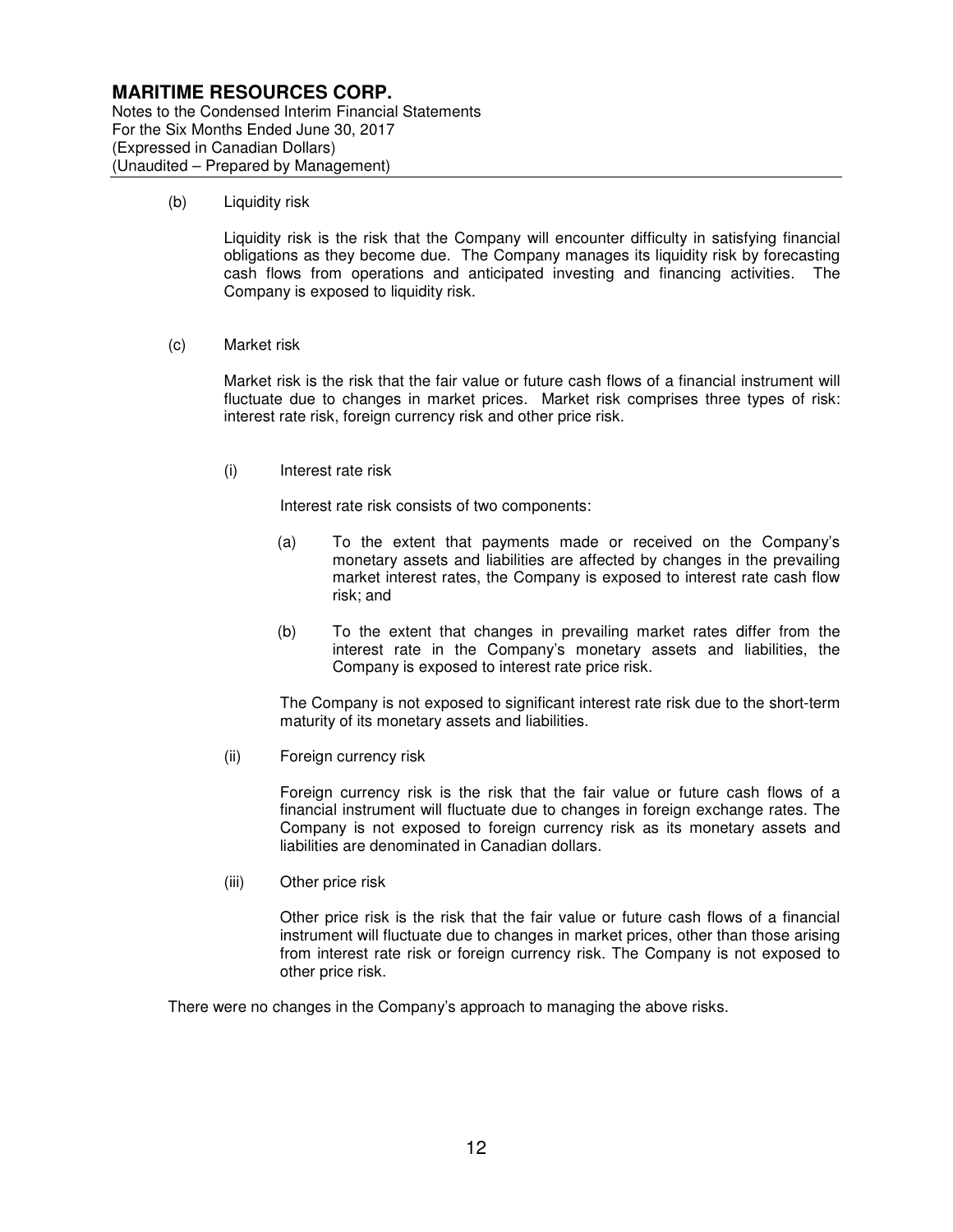Notes to the Condensed Interim Financial Statements For the Six Months Ended June 30, 2017 (Expressed in Canadian Dollars) (Unaudited – Prepared by Management)

#### **6. CASH**

|      | June 30, 2017 | December 31, 2016 |
|------|---------------|-------------------|
|      | (S)           | (S)               |
| Cash | 137.101       | 580,510           |

#### **7. EXPLORATION AND EVALUATION ASSETS**

During 2010, the Company acquired a 50% interest in the Green Bay mineral property located in central Newfoundland, and in 2011 acquired the remaining 50% interest, such that the Company has a 100% interest in the property, subject to a 2% net smelter return royalty on future production from the property with the exception of production from the Orion deposit.

On February 27, 2017, the Company entered into an agreement to acquire a 100% interest in the Whisker Valley ("Whisker") property in Newfoundland, Canada, under the following terms:

|                                    | Cash payments<br>(\$) | Shares in the capital of the<br>Company<br>(#) | Minimum exploration<br>expenditures on the<br>(\$) |
|------------------------------------|-----------------------|------------------------------------------------|----------------------------------------------------|
| 22-Mar-17 Upon approval (received) |                       | 25,000 (paid) 100,000 (issued March 23,2017)   | Nill                                               |
| 22-Mar-18 Year 1 anniversary       | 20,000                | 150.000                                        | 100,000                                            |
| 22-Mar-19 Year 2 anniversary       | 30,000                | 200,000                                        | 250,000                                            |
| 22-Mar-20 Year 3 anniversary       | 50.000                | 250,000                                        | 300,000                                            |
| 22-Mar-21 Year 4 anniversary       | 75,000                | 300,000                                        | 500,000                                            |
| 22-Mar-22 Year 5 anniversary       | 100.000               | 500,000                                        | 500,000                                            |
|                                    | 300,000               | 1,500,000                                      | 1,650,000                                          |

The property is subject to a 2.5 % NSR, of which 1% can be purchased for \$1,000,000 on or before the end of the second anniversary of commercial production.

Expenditures incurred on the Company's 100% owned Green Bay Property and the Whisker Valley Property, during the six months ended June 30, 2017, follow: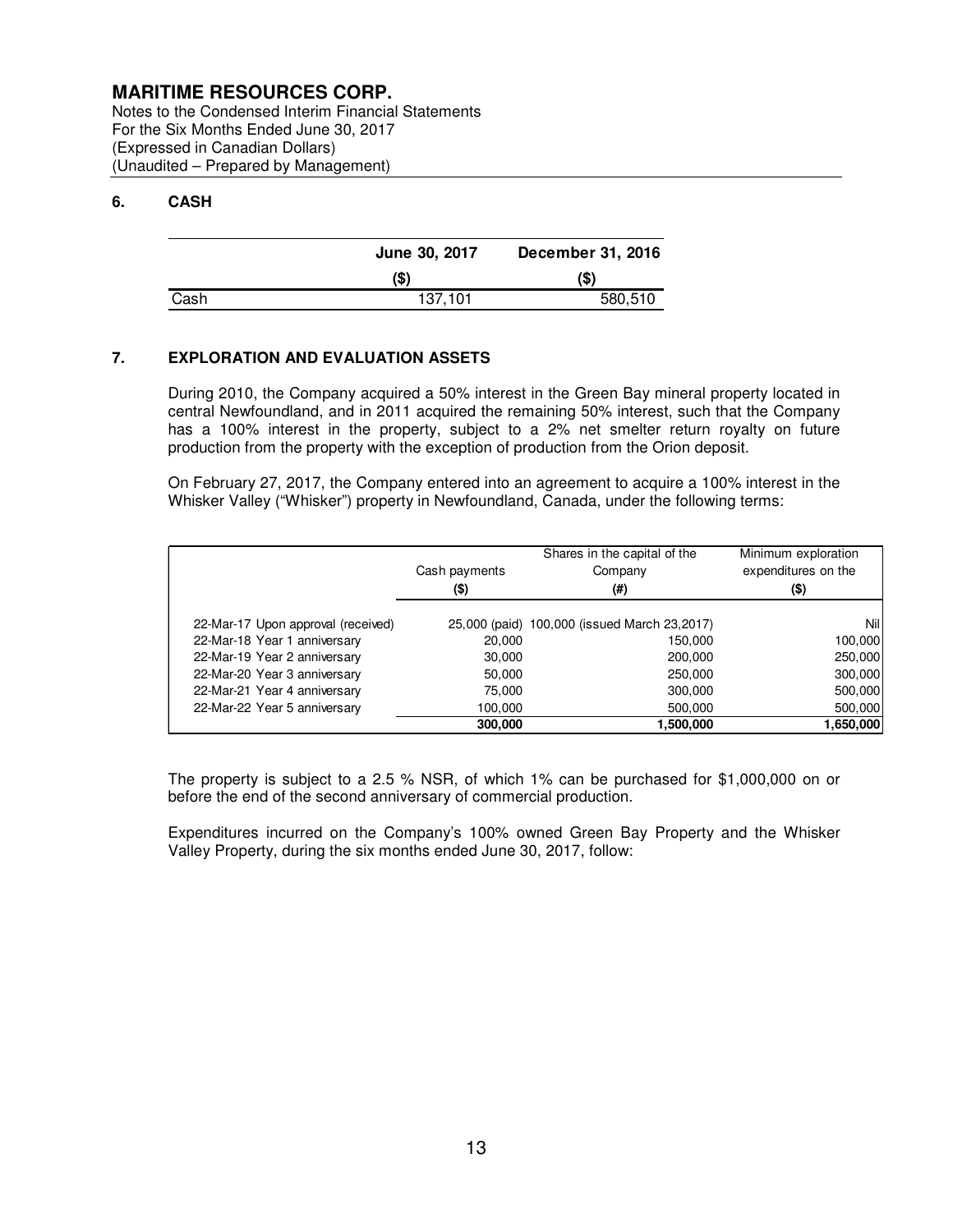Notes to the Condensed Interim Financial Statements For the Six Months Ended June 30, 2017 (Expressed in Canadian Dollars) (Unaudited – Prepared by Management)

|                              | <b>Green Bay</b> | <b>Whisker Valley</b> | Total      |
|------------------------------|------------------|-----------------------|------------|
|                              | (\$)             | (\$)                  | $($ \$)    |
| Balance, December 31, 2016   | 5,826,365        |                       | 5,826,365  |
| Additions during the period: |                  |                       |            |
| Acquisition costs            |                  | 39,000                | 39,000     |
| Exploration costs:           |                  |                       |            |
| Geology and engineering      | 182,926          |                       | 182,926    |
| Geochemistry                 | 3,399            |                       | 3,399      |
| Property                     | 41,363           | 910                   | 42,273     |
| Other                        | 8,168            |                       | 8,168      |
|                              | 235,855          | 39,910                | 275,765    |
| Less:                        |                  |                       |            |
| Recoveries & Grants          | (129, 705)       |                       | (129, 705) |
| Net additions                | 106,150          | 39,910                | 146,060    |
| Balance at June 30, 2017     | 5,932,515        | 39,910                | 5,972,425  |

Recoveries and Grants:

• On April 24, 2017 the Company received \$129,705 pursuant to an application made with the Newfoundland and Labrador government in respect of Newfoundland and Labrador Incentive Junior Exploration Assistance Program ("JEAP") grant for exploration conducted during 2016.

### **8. ACCOUNTS PAYABLE AND ACCRUED LIABILITIES**

|                                  | June 30, 2017 | <b>December 31, 2016</b> |
|----------------------------------|---------------|--------------------------|
|                                  | (\$)          | (\$)                     |
| Accounts payable                 | 37,952        | 253,046                  |
| <b>Accrued liabilities</b>       | 17,780        | 17,780                   |
| (1)<br>Interest payable          | 32,630        | 20,438                   |
| Due to related parties (note 13) | 135,495       | 116,879                  |
|                                  | 223,857       | 408,143                  |

(1) Included in interest payable at June 30, 2017 is \$25,397 (December 31, 2016: \$20,438) due to related parties and \$7,233 due to an unrelated party (December 31, 2016: \$nil) (Note 13(b))

### **9. LOANS**

**2014 Notes:** At June 30, 2017, in respect of a loan (principal of \$100,000 bearing interest of 8% per annum), the Company had accrued interest of \$25,397 (December 31, 2016: \$20,438) owing to the lender (Note 13).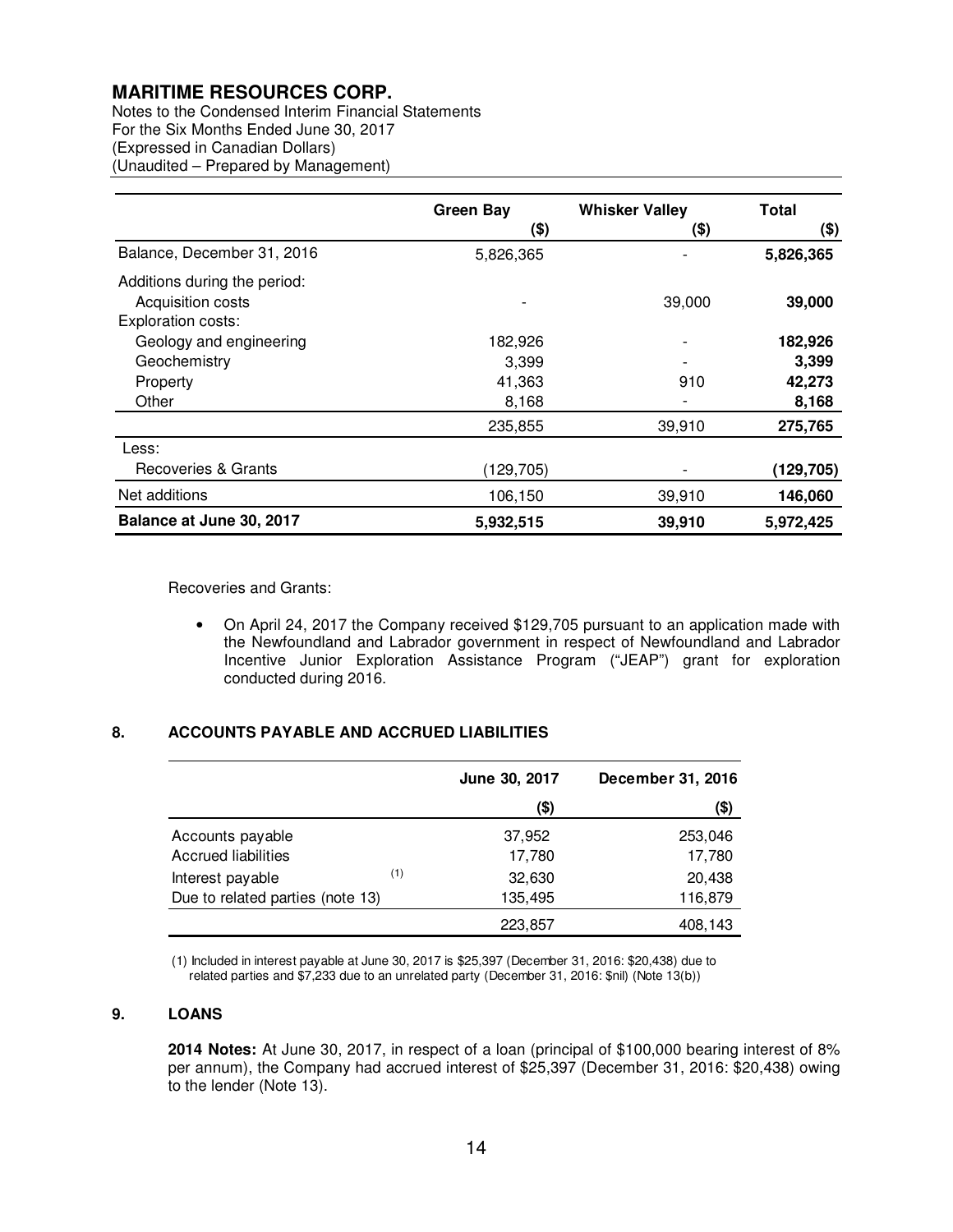Notes to the Condensed Interim Financial Statements For the Six Months Ended June 30, 2017 (Expressed in Canadian Dollars) (Unaudited – Prepared by Management)

> **2017 Loan:** On April 25, 2017, the Company entered into a loan arrangement ("Bridge Financing Agreement") pursuant to which it received \$500,000. The Bridge Financing Agreement, which was approved by the TSX-V on April 26, 2017, provides for a maturity date of one year (the "Maturity Date"), bears interest of 8% per annum and is repayable upon earliest of: the maturity date, raising \$2,000,000 or more in equity or debt financing, or committing an event of default (including, but not limited to, the Company ceasing to have its shares listed on the TSX-V, the Company failing to maintain its status as reporting issuer in good standing in BC, the Company ceasing to keep the agreement in good standing, and the Company becoming insolvent). In connection with the Bridge Financing Agreement, the lender received a bonus of 333,333 shares in the capital of the Company and non-transferable warrants allowing for the purchase of up to, in the aggregate, 1,666,666 additional common shares in the capital of the Company at \$0.15 per share until April 26, 2018.

|            | Principal<br>(\$) | Value of<br>bonus<br>shares<br>(\$) | Amortized<br>value of<br>bonus<br>shares<br>(\$) | Value of<br>bonus<br>warrants | value of<br>bonus<br>warrants | Principle (net<br>Amortized of unamortized<br>value of bonus<br>shares and<br>warrants)<br>(\$) | <b>Accrued</b><br>interest<br>(5) | <b>Total</b><br>(5) |
|------------|-------------------|-------------------------------------|--------------------------------------------------|-------------------------------|-------------------------------|-------------------------------------------------------------------------------------------------|-----------------------------------|---------------------|
| 2014 Notes | (1)<br>100,000    | (13,333)                            | 13,333                                           | ۰                             | ۰                             | 100,000                                                                                         | 25,397                            | 125,397             |
|            |                   |                                     |                                                  |                               |                               |                                                                                                 |                                   |                     |
| 2017 Loan  | 500,000           | (46,667)                            | 8,438                                            | (105,387)                     | 19,056                        | 375,441                                                                                         | 7,233                             | 382,673             |
|            | 600,000           | (60,000)                            | 21,771                                           | (105,387)                     | 19,056                        | 475,441                                                                                         | 32,630                            | 508,070             |

(1) \$100,000 provided by party related to the company

#### **10. CAPITAL MANAGEMENT**

The Company defines capital as all components of shareholders' equity and debt obligations. The Board of Directors does not establish quantitative return on capital criteria for management due to the nature of the Company's business. The Company does not pay dividends and is not subject to any externally imposed capital requirements.

The Company raises capital through the issuance of its share capital and promissory notes to fund operations, and the identification and evaluation of exploration assets. Although the Company has been successful at raising funds in the past through issuance of common shares, there can be no assurance that it will continue to be able to do so in the future.

There were no changes to the Company's approach to capital management during the period ended June 30, 2017. The Company is not subject to any externally imposed capital restrictions.

#### **11. SHARE CAPITAL**

#### (a) Authorized

Unlimited number of common shares without par value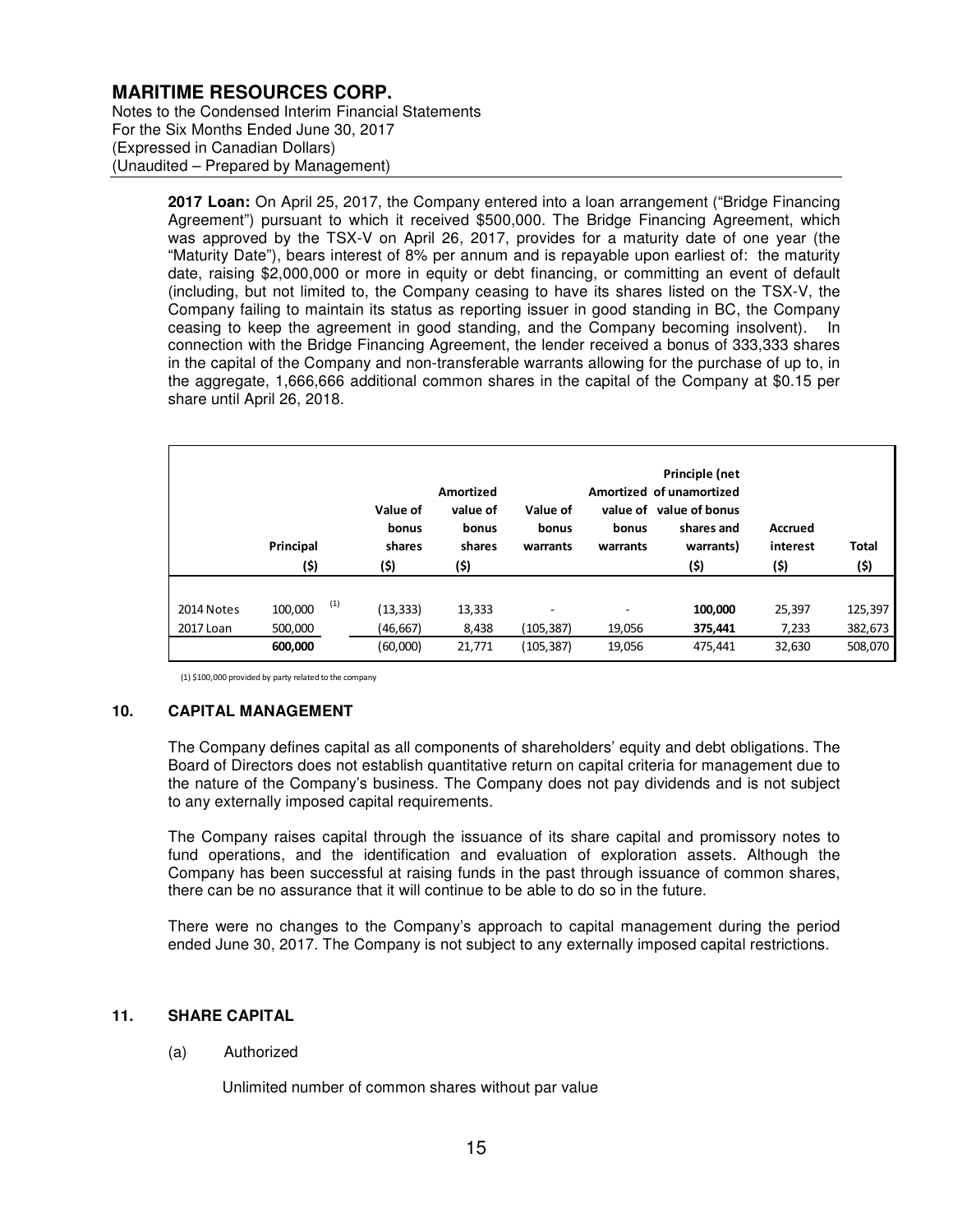Notes to the Condensed Interim Financial Statements For the Six Months Ended June 30, 2017 (Expressed in Canadian Dollars) (Unaudited – Prepared by Management)

(b) Issued

#### • **Offerings**

During the six months ended June 30, 2017:

- The Company issued 100,000 shares in connection with the Whisker property. The shares were valued at \$14,000.
- The Company issued 333,333 shares in connection with the Bridge Financing Agreement. The shares were valued at \$46,667.

During fiscal 2016:

The Company completed three private placements for a total of 23,070,000 units (collectively, the "Offerings"), all with the same terms, by way of non-brokered private placements of units ("Equity Units") As a condition of the Offerings, all participants acquiring Equity Units were provided the option to purchase a streaming royalty ("Royalty Unit") as described below.

The Offerings were comprised of Equity Units at \$0.14 per Equity Unit, with each Equity Unit consisting of one common share and one half of one non-transferable share purchase warrant ("Warrant"). Each whole Warrant attached to the Equity Units will entitle the holder to purchase one additional common share at a price of \$0.20 per common share for 36 months following closing.

Finders' fees in cash together with Finder/Broker Warrants ("Finders' Warrants"), which have the same terms as the Warrants attached to the Equity Units, were paid on portions of the placements (note 11(c)).

#### • **Royalty units**

The purchaser of the Offerings were provided the option to purchase Royalty Units that will return 100% of the original investment made by the purchasers, and is to be paid out of production from the Company's Green Bay project ("Project").

Total royalties payable from the Royalty Units ("Royalty Payment") are capped at an amount equal to the total Equity Units and Royalty Units purchased. Royalty Payments will be made annually beginning on the first anniversary of the date of commencement of commercial production for the Project. Royalty Payments will be funded solely from 10% of annual net cash flow from the Project, with net cash flow representing net production revenues realized from the Project after deduction of all Project operating and debt servicing costs. At the option of the Company, Royalty Payments will be paid either in cash or in gold.

During fiscal 2016 the Company issued Royalty Units in conjunction with the Offerings. The Royalty Units had a price of \$0.01 per Royalty Unit, and, subject to written consent of the Company, may be assigned or transferred in their entirety only. The proceeds received in relation to the Royalty Unit has been recorded as a Royalty Reserve within Equity. The likelihood of the Project going into production cannot be determined at this time.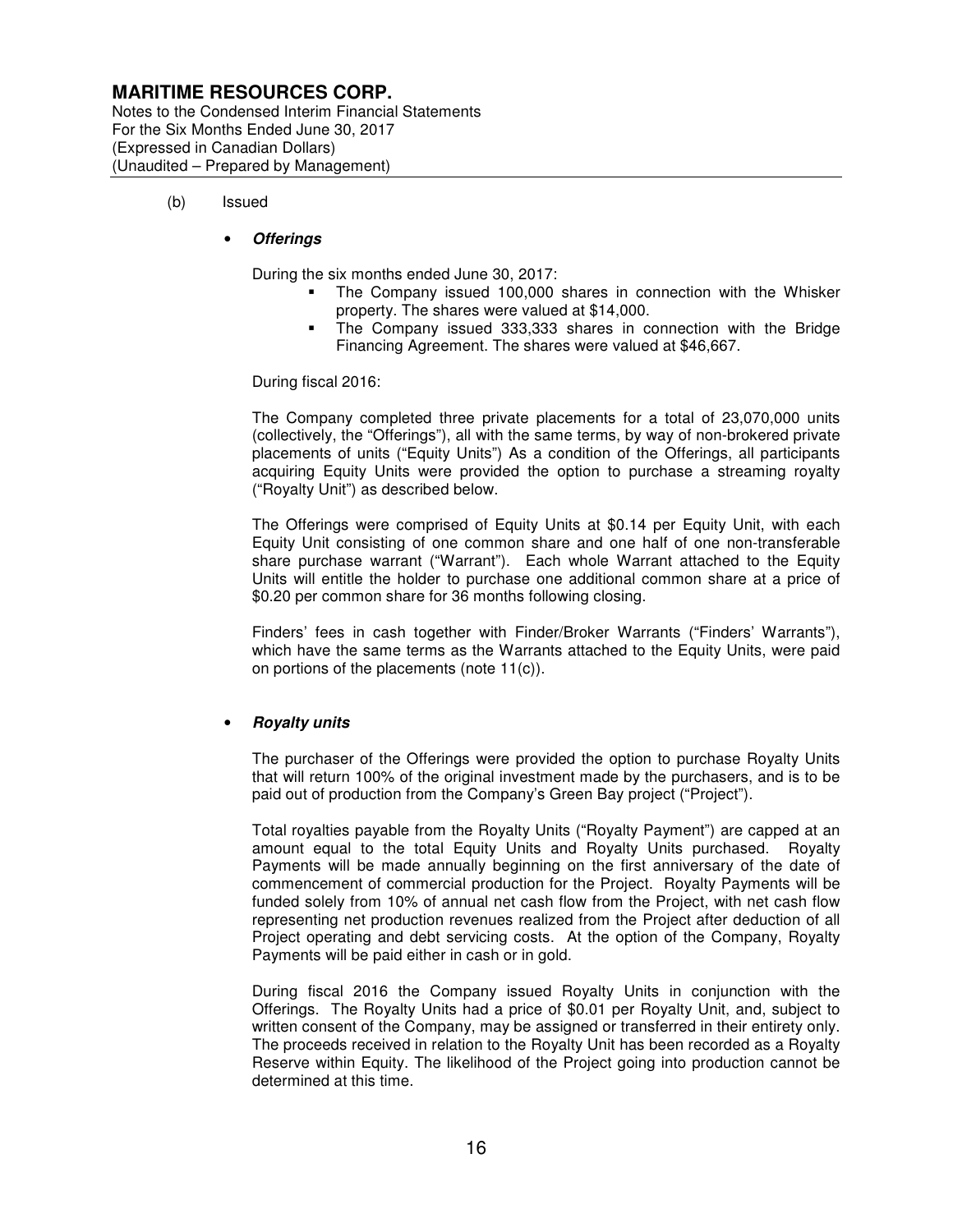Notes to the Condensed Interim Financial Statements For the Six Months Ended June 30, 2017 (Expressed in Canadian Dollars) (Unaudited – Prepared by Management)

Closings of the Offerings, including Royalty Units, occurred as follows:

|                                    | Offering #1       | Offering #2    | Offering #3   | <b>Total</b>  |
|------------------------------------|-------------------|----------------|---------------|---------------|
| <b>Closing Date</b>                | February 12, 2016 | April 22, 2016 | July 20, 2016 |               |
| Offerings:                         |                   |                |               |               |
| <b>Gross Proceeds Received</b>     | \$182,000         | \$737,800      | \$2,310,000   | \$3,229,800   |
| <b>Equity Unit Price</b>           | \$0.14            | \$0.14         | \$0.14        |               |
| <b>Shares Issued</b>               | 1,300,000         | 5,270,000      | 16,500,000    | 23,070,000    |
| <b>Warrants Issued</b>             | 650,000           | 2,635,000      | 8,249,998     | 11,534,998    |
| <b>Warrant Exercise Price</b>      | \$0.20            | \$0.20         | \$0.20        |               |
| <b>Warrant Expiry Date</b>         | February 12, 2019 | April 22, 2019 | July 20, 2019 |               |
| <b>Royalty Units:</b>              |                   |                |               |               |
| <b>Gross Proceeds Received</b>     | \$<br>13,000 \$   | 52,700 \$      | 145,000       | \$<br>210,700 |
| <b>Royalty Unit Price</b>          | \$0.01            | \$0.01         | \$0.01        |               |
| <b>Royalty Units Issued</b>        | 1,300,000         | 5,270,000      | 14,500,000    | 21,070,000    |
|                                    |                   |                |               |               |
| <b>Finders' Fees</b>               |                   |                |               |               |
| Cash                               | \$16,350          | \$58,481       | \$247,916     | \$322,747     |
| <b>Finders' Warrants (Note 12)</b> | 97,500            | 382,875        | 1,190,700     | 1,671,075     |
| <b>Exercise Price</b>              | \$0.20            | \$0.20         | \$0.20        |               |
| <b>Expiry Date</b>                 | February 12, 2019 | April 22, 2019 | July 20, 2019 |               |

#### **Option and Share Purchase Agreement with Commander**

- On February 12, 2015 as amended April 6, 2016, Commander Resources Ltd. ("Commander") and Maritime entered into an option and shares purchase agreement (the "Option and Share Purchase Agreement") pursuant to which Maritime, or its nominees (the "Maritime Group"), has the option to purchase, in stages, a total of 10,000,000 of the 11,440,000 common shares of Maritime owned by Commander; should Maritime elect to acquire any of the shares, that acquisition will be subject to regulatory approval. Maritime and Commander also entered into a voting trust agreement (the "Voting Trust Agreement"), whereby Commander will vote its remaining shares with management of the Company for the duration of the Option and Share Purchase Agreement.Any shares not purchased pursuant to the terms of the Option and Share Purchase Agreement, as amended, will automatically be released from the provisions of the Voting Trust Agreement.
- Pursuant to the amended Option and Share Purchase Agreement, Maritime will identify third parties to purchase shares as follows: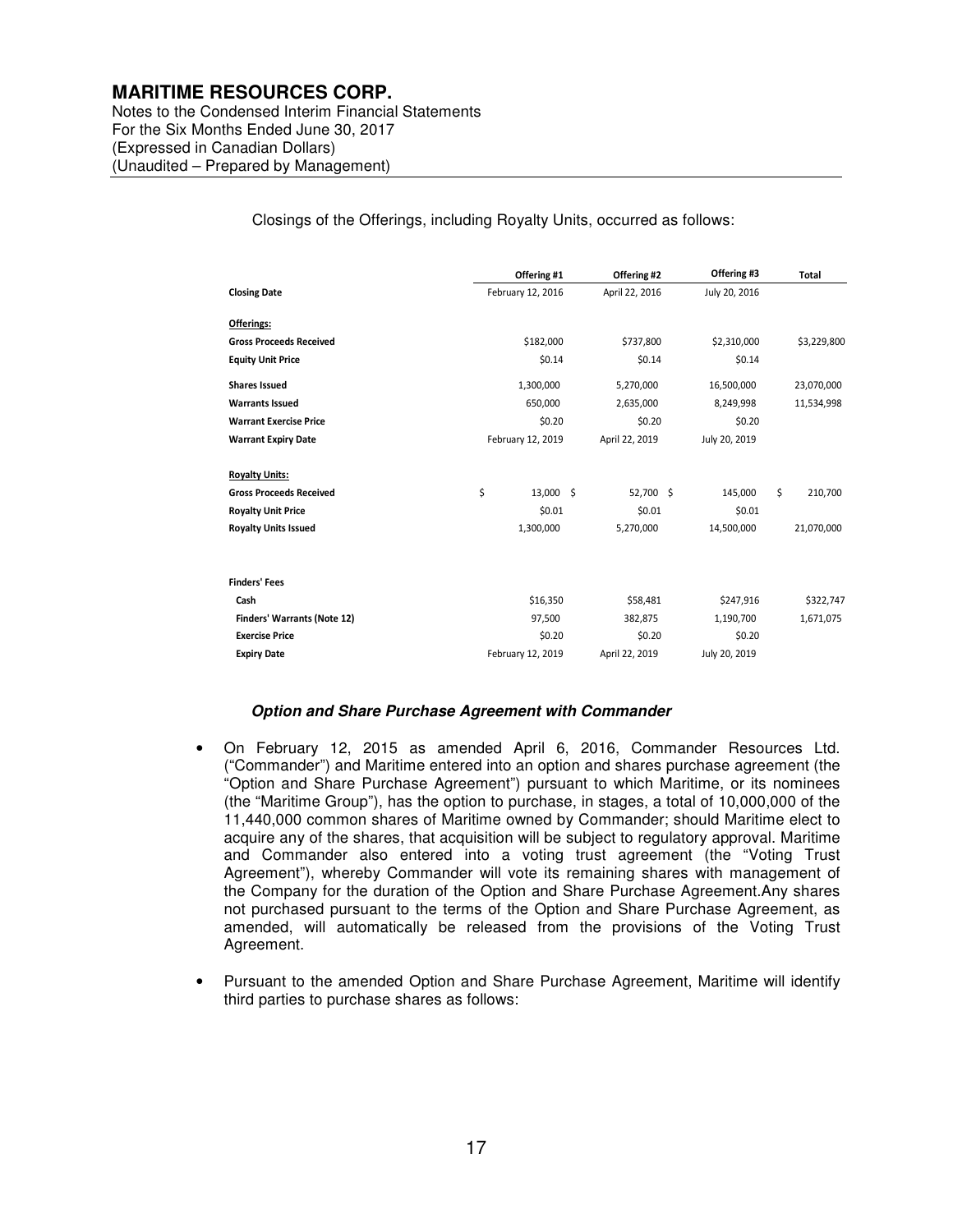Notes to the Condensed Interim Financial Statements For the Six Months Ended June 30, 2017 (Expressed in Canadian Dollars) (Unaudited – Prepared by Management)

- **Tranche 1**: 2,000,000 shares at a price of \$0.18 per share on or before February 28, 2015 (completed).
- **Tranche 2**: 2,000,000 shares at a price of \$0.14 per share; 1,000,000 on or before April 30, 2016 (completed) and 1,000,000 on or before August 31, 2016 (completed by the Company included in treasury shares).
- **Tranche 3**: Up to 2,000,000 shares @ \$0.21 per share on or before August 31, 2016 (500,000 purchased by the Company – included in treasury shares  $(2)$ ).
- **Tranche 4:**Up to 2,000,000 shares, plus any carry forward shares<sup>(2)</sup>, at a price of \$0.25 per share  $(1)$  between August 31, 2016 and February 28, 2017. Tranche has not yet been completed and therefore 3,500,000 shares (2,000,000 Tranche 4 shares and 1,500,000 Tranche 3 carry forward shares) are no longer subject to the Option and Share Purchase Agreement.<sup>(3</sup>)
- **Tranche 5:** Up to 2,000,000 at a price of \$0.30<sup>(1)</sup> between February 28, 2017 and August 31, 2017 $^{(3)}$ .
- (1) Prices are subject to price fluctuation, being the greater of the option price and 85% of the volume weighted average price of the common shares for the 10 trading days prior to the applicable option exercise date.
- (2) Any shares not purchased in a particular tranche are carried forward to the next tranche, under the terms of the new tranche, subject to a minimum of 500,000 shares were repurchased in original tranche. Carry forward can only occur once per option.
- (3) The Company is negotiating with Commander to extend the terms of the Option and Share Purchase Agreement.

On August 31, 2016, the Company completed the purchase of a total of 1,500,000 shares at a total cost of \$245,000 (1,000,000 shares at \$0.14 per share; 500,000 shares at \$0.21per share).

(c) Stock options

The Company has a "rolling" stock option plan for its directors, officers, employees and consultants. The terms of the plan provide for options to be granted to a maximum of 10% of the issued and outstanding common shares of the Company at the time of grant of the stock options. The exercise price of each option shall not be less than the minimum price permitted by the policies of the TSX Venture Exchange, and the options may be granted for a maximum term of ten years from the date of grant. The Company records the fair value of all options granted using the Black-Scholes model as sharebased payment expense over the vesting period of the options. Vesting terms are determined by the Board of Directors.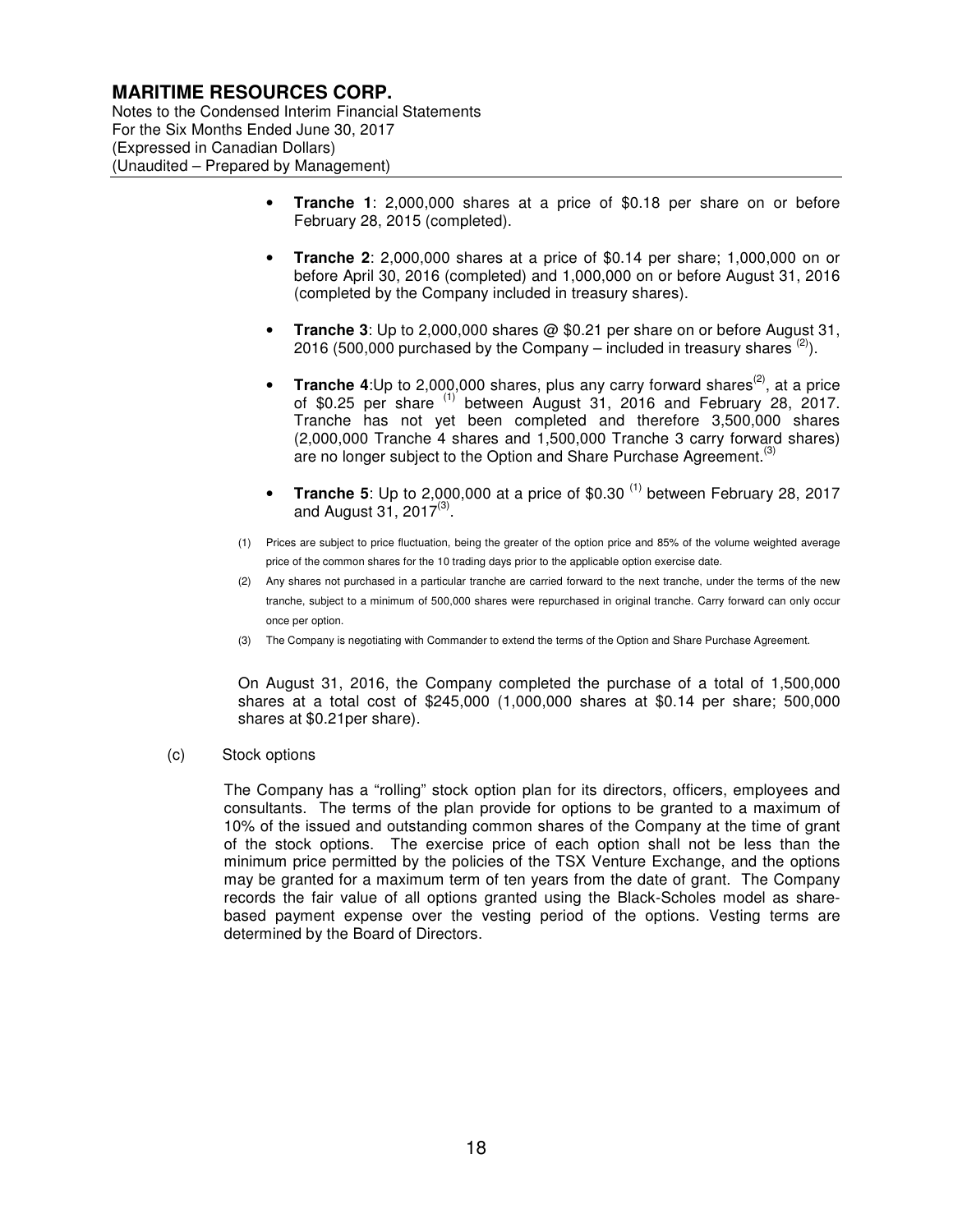Notes to the Condensed Interim Financial Statements For the Six Months Ended June 30, 2017 (Expressed in Canadian Dollars) (Unaudited – Prepared by Management)

> A summary of the Company's stock options as at June 30, 2017 and December 31, 2016 and changes during the periods then ended follows:

|                                | Number of      | Weighted |
|--------------------------------|----------------|----------|
|                                | <b>Options</b> | Average  |
|                                | (#)            | (\$)     |
| Outstanding, December 31, 2015 | 3,505,000      | 0.178    |
| Outstanding, June 30, 2016     | 3,505,000      | 0.178    |
| Granted                        | 2,400,000      | 0.250    |
| Expired                        | (400, 000)     | 0.160    |
| Outstanding, December 31, 2016 | 5.505.000      | 0.209    |
| Expired                        | (200,000)      | 0.175    |
| Granted                        | 200,000        | 0.150    |
| Outstanding, June 30, 2017     | 5,505,000      | 0.208    |
| Exercisable June 30, 2017      | 5,480,000      | 0.202    |

The Company has estimated the forfeiture rate to be 0.00%. Expected volatility was determined based on the historical movements in the closing price of the Company's, or comparable companies', stocks for a length of time to the expected life of each option.

The following weighted average assumptions were used for the Black-Scholes option pricing model for options granted as follows:

|                                 | 2017  | 2016  |
|---------------------------------|-------|-------|
| Risk-free interest rate         | 0.74% | 0.59% |
| Expected dividend yield         | Nil   | Nil   |
| Expected stock price volatility | 125%  | 120%  |
| Expected option life in years   | 5     | 5     |

As at June 30, 2017, stock options outstanding with a weighted average remaining contractual life of 3.33 years were as follows: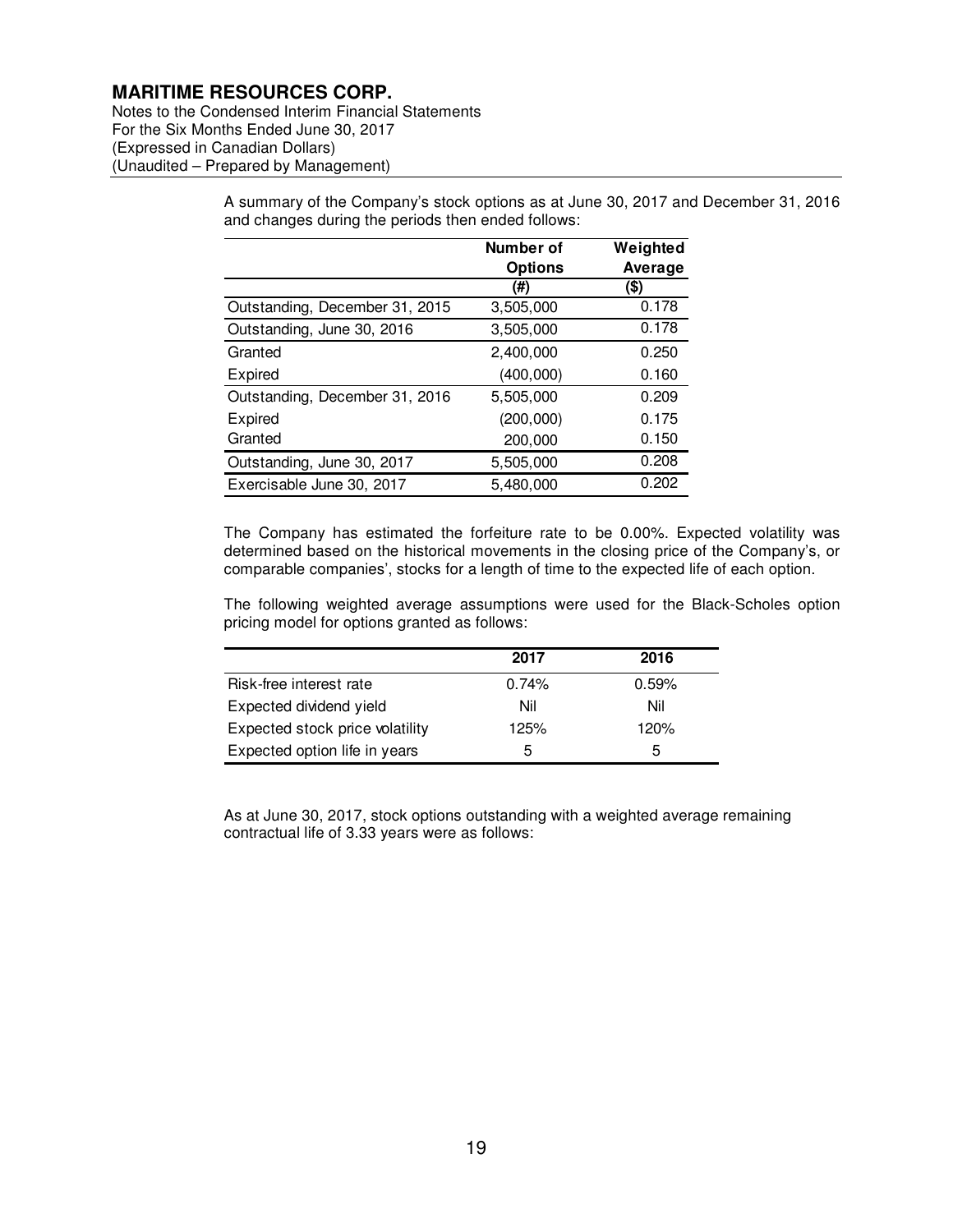Notes to the Condensed Interim Financial Statements For the Six Months Ended June 30, 2017 (Expressed in Canadian Dollars) (Unaudited – Prepared by Management)

| <b>Number</b> | <b>Number</b> |                 |                    |
|---------------|---------------|-----------------|--------------------|
| of Options    | of Options    | <b>Exercise</b> |                    |
| Outstanding   | Exercisable   | Price           | <b>Expiry Date</b> |
| (#)           | (#)           | (\$)            |                    |
|               |               |                 |                    |
| 500,000       | 500,000       | 0.200           | $21 - Jan - 18$    |
| 420,000       | 420,000       | 0.280           | 29-May-19          |
| 200,000       | 200,000       | 0.150           | 15-Oct-19          |
| 1,785,000     | 1,785,000     | 0.150           | 13-Nov-20          |
| 2,400,000     | 2,375,000     | 0.250           | 29-Jul-21          |
| 200,000       | 200,000       | 0.150           | 26-Apr-22          |
| 5,505,000     | 5,480,000     |                 |                    |

#### **12. WARRANTS**

During the period ended June 30, 2017, the Company issued 1,666,666 non-transferable Warrants, in connection with the loan arrangement (Note 9). The Warrant entitles the holder to purchase one common share per Warrant at a price of \$0.15, expiring April 26, 2018. The Warrants were valued at \$105,387 using the Black Scholes model.

During the year ended December 31, 2016, the Company in connection with the Offerings, issued 11,543,998 Warrants allowing for the purchase of one common share per Warrant. The Warrants entitle the holder to purchase one common share at a price of \$0.20, with 650,000 of the Warrants expiring on February 12, 2019, 2,635,000 expiring on April 22, 2019; and 8,249,998 expiring on July 20, 2019. The Company also issued 1,671,075 Finders' Warrants having the same terms as the Warrants, which Finders' Warrants were valued at \$242,126 using the Black-Scholes model with the following weighted average assumptions:

|                                 | 2017    | 2016    |
|---------------------------------|---------|---------|
| Risk-free interest rate         | 0.74%   | 0.46%   |
| Expected dividend yield         | Nil     | Nil     |
| Expected stock price volatility | 125.02% | 119.18% |
| Expected option life in years   |         | З       |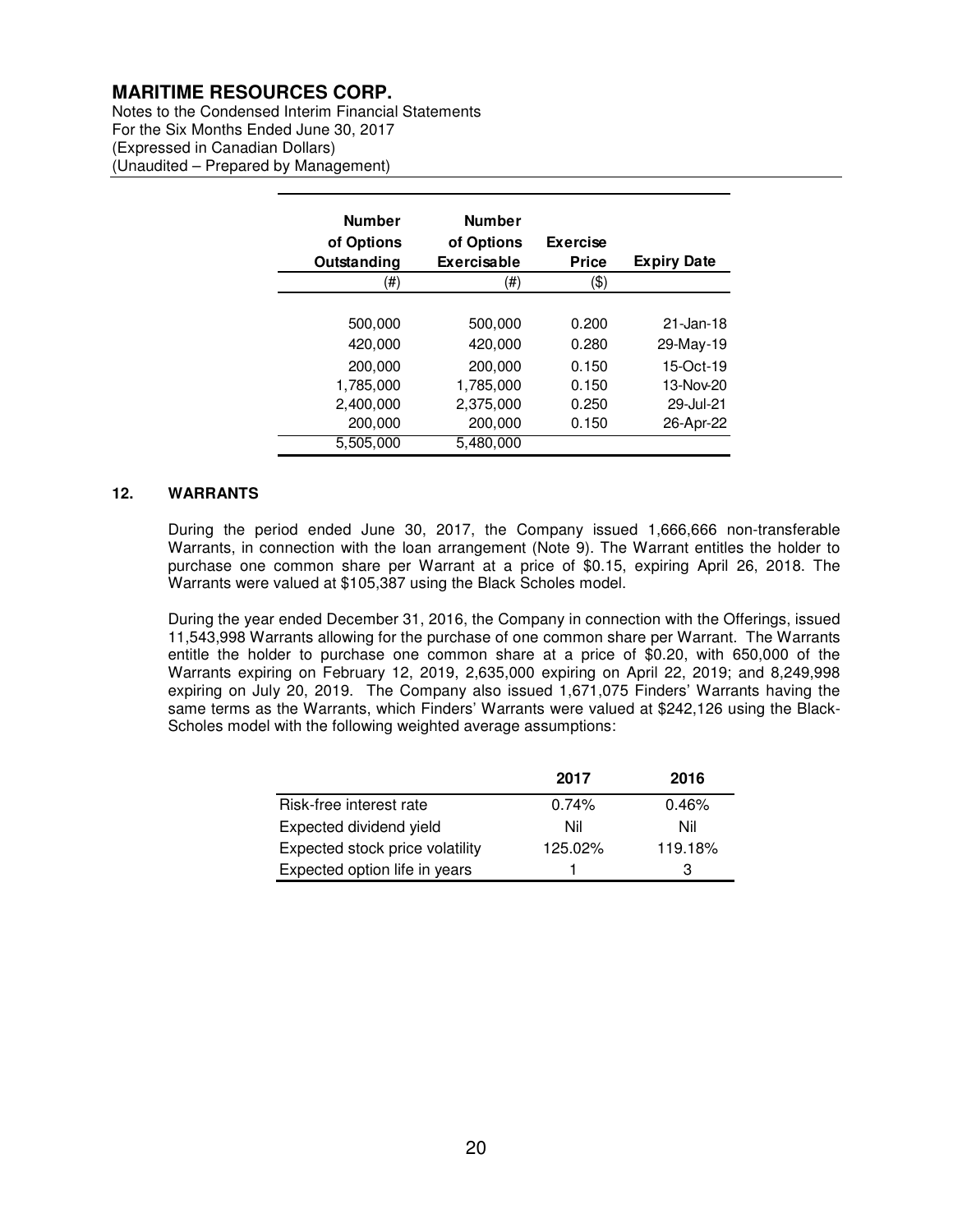Notes to the Condensed Interim Financial Statements For the Six Months Ended June 30, 2017 (Expressed in Canadian Dollars) (Unaudited – Prepared by Management)

A summary of the status of the Warrants as at June 30, 2017 and December 31, 2016 follows:

|                                                  | <b>Number of Warrants</b> | Amount        | <b>Expiry Date</b> |
|--------------------------------------------------|---------------------------|---------------|--------------------|
| Private placements                               | (#)                       |               |                    |
| - Offering #1                                    | 650,000                   | \$            | 12-Feb-19          |
| - Offering #1 - Finders' warrants                | 97,500                    | 10,166        | 12-Feb-19          |
| - Offering #2                                    | 2,635,000                 |               | 22-Apr-19          |
| - Offering #2 - Finders' warrants                | 382,875                   | 54.194        | 22-Apr-19          |
| - Offering #3                                    | 8,249,998                 |               | $20 -$ Jul-19      |
| - Offering #3 - Finders' warrants                | 1,190,700                 | 177,766       | 20-Jul-19          |
| Outstanding and exercisable at December 31, 2016 | 13,206,073                | 242,126       |                    |
| Lender warrants                                  | 1,666,666                 | 105,387       | 26-Apr-18          |
| Outstanding and exercisable at June 30, 2017     | 14,872,739                | \$<br>347,513 |                    |

#### **13. RELATED PARTY TRANSACTIONS**

#### (a) Services

i) Effective July 1, 2014 the Company entered into arrangement with an administration and exploration services contractor ("AESC") in which a director is a shareholder, pursuant to which it receives office, administrative and exploration services. For the periods ended June 30, 2017 and 2016, the Company was charged the following:

|                       | <b>For the Three Months Ended</b><br>June 30 |           | <b>For the Six Months Ended</b><br>June 30 |        |    |        |
|-----------------------|----------------------------------------------|-----------|--------------------------------------------|--------|----|--------|
|                       |                                              |           |                                            |        |    |        |
|                       | 2017                                         | 2016      |                                            | 2017   |    | 2016   |
| Rent                  | 32.361                                       | 10.178.00 |                                            | 64.722 | \$ | 20.357 |
| Office administration | 8.489                                        | 1.913.00  |                                            | 16.981 |    | 3,534  |
|                       | 40,850                                       | 28.291    |                                            | 81.703 | \$ | 23.891 |

At June 30, 2017, the company was owed \$4,255 (2016:\$358) from AESC.

(b) Loans

In respect of the 2014 Notes (Note 9), as at June 30, 2017 the Company owed interest of \$25,397 (December 31, 2016: \$20,438) and principal of \$100,000 (2016: \$100,000) to related party.

(c) Compensation of key management personnel

Key management personnel consist of the directors and executive officers of the Company. The remuneration, including stock-based compensation, of key management personnel during the periods ended June 30, 2017 and 2016 were as follows: